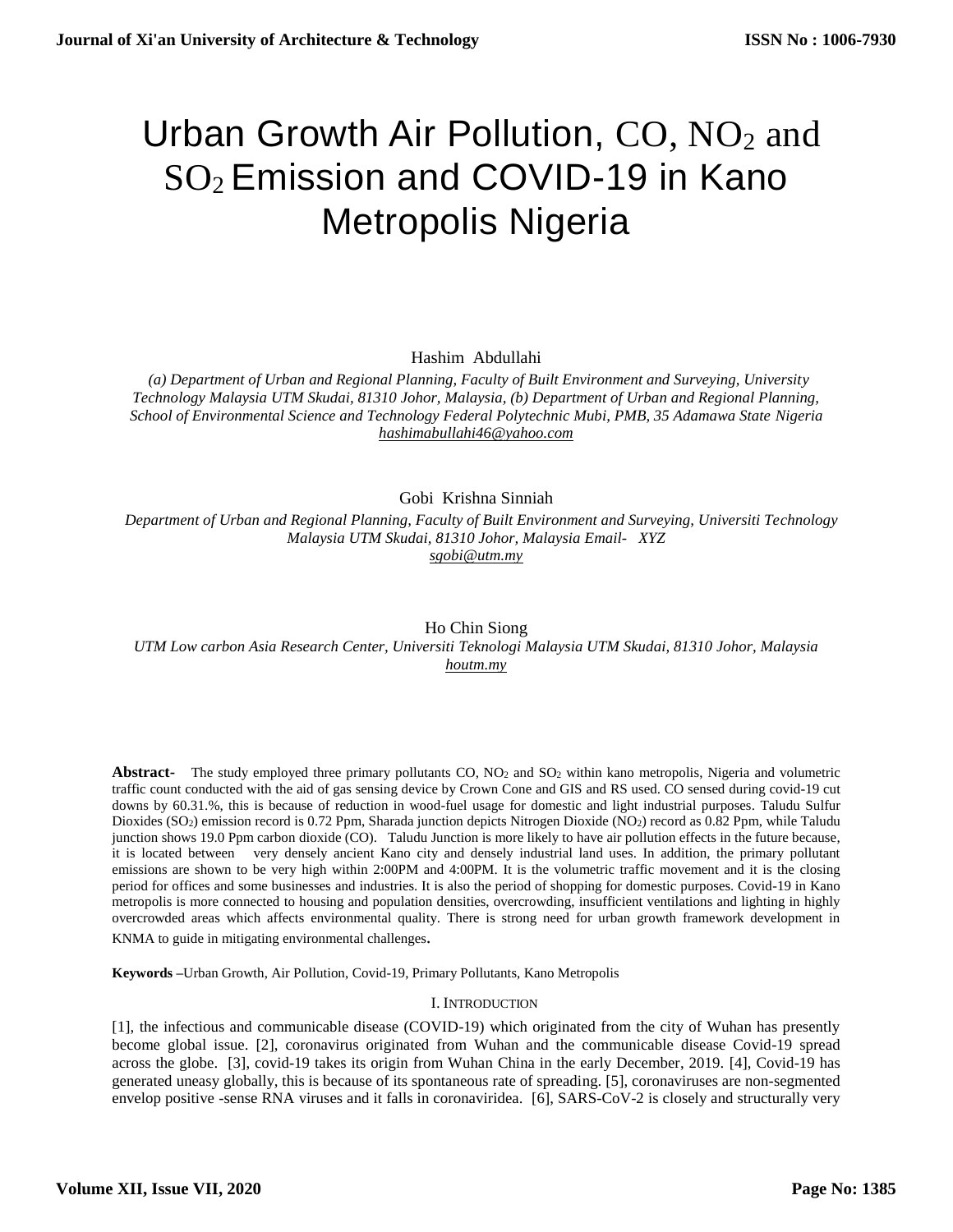close and like SARS-CoV. It damages and destroys nervous system. [7], the pandemic was first called as novel coronavirus (2019-nCoV) by world health organization (WHO), while it was named as SARS-CoV-2 by coronavirus study group international. [8], covid-19 outbreak in China attracted global attentions. [9], there is global covid-19 outbreak currently going on across the world. [10], covid-19 rapidly grows in South Korea [11], covid-19 is now a global phenomenon that spread across the countries. Rampal and Seng (2020), Malaysia reports its first covid-19 case on the  $25<sup>th</sup>$  January, 2020.

## II. COVID-19 and Urban Growth Challenges

#### *2.1* Preventives and Mitigating Covid-19 Strategies

[1], lockdown as a preventive measure was employed by most nations of the world. Although, lockdown down strategies has significant impacts on socioeconomics of man. [12], the rapid spread of covid-19, Spanish government introduced social distances a fortnight after then epidemic started. The measures decrease daily cases by 3.059% and later to 5.11%. Scholars concentrate and focus on covid-19 with references to its mitigating measures, proactive treatments [13]. [14], social distances will play significant roles as mitigating strategy of covid-19. [15], government of the Chinese stipulated guidelines spelt-out that, discharge patients also required two additional weeks of isolations at the at their designated domain. This is to follow further chest CT and nucleic acid testing examinations. [16], Republic of Ireland employed these technologies as sterilization, smart communication, bespoke of production of PPE. [ 6], its immune mechanism medicinal plant may possibly be efficient and effective together with potential drugs in India. [17], lower and middle-income nations desired financial and technical supports to response to covid-19 sufficiently.

[18], the lockdown strategies cut down China's carbon emission by 25% and NO<sub>2</sub> emission by 30%. [19], serostatus could aid in tackling covid-19 and its related negative implications on the economics sector especially, in large population, it could be very effective serological testing. [20], control and preventive measures within hospital premises are essentially integral for mitigating spreads of covid-19. [21], it is highly essential an integral for African nations particularly Nigeria to proactively utilizes the available and preventive but mitigating measures to tackles covid-19. [22], satellite observation globally indicates that , lockdown result to significant cut down in air pollution. [2], Chinse government closed transportation sector in and out of Wuhan City. [23], geographical information system (GIS) could be used in Pakistan in Covid-19 evaluations, this is because it could conveniently locate geographical locations. [24], covid-19 lockdown strategy improves water bodies quality especially for the lakes employed for this study. [25], lock down as covid-19 preventive strategies and quarantine could be model precisely. Quarantine period required kin and careful attentions as it could equally results to the spreads of the covid-19.

## *2.2.* Covid-19 and Air Pollutions

Positive environmental effect of the lockdown is that, it significantly cuts down environmental pollution of Wuhan, Spain, USA together with Italy as the epicenter pollution by approximately 30% [1]. [26], temperature average and minimum together with air quality significantly are correlated with covid-19. [18], air pollution contributed greatly in covid-19. [27], the study uncovers that, there is negative correlation directly with daily death count of coronavirus with regards of absolute humidity in Wuhan. [28] comment that BC and NO<sub>2</sub> significantly dropped and reduced by 50% in its concentration, while the study unveils that  $O<sub>3</sub>$  significantly rose by precisely 50%. Urban air quality substantially improved the first two weeks of the lockdown, thereby air pollution significantly decreased. Temperature in the city and the contamination of isolation increases the concentration of O3. [29], humidity and temperature indicate no connection with covid-19 negatively. Regional countries with humidity and temperature very low are to take proactive measures and careful attention. [29], the study focuses on evaluation and correlation of an average temperature (AT), humidity (ARH) with daily cases of covid-19 pandemic report within thirty selected Chines province. Sahin(2020), there is strong correlation between population and weather with the epidemic covid-19. [1], Reduction in transportation and energy consumptions in these countries are tabulated as stated in table 1 below.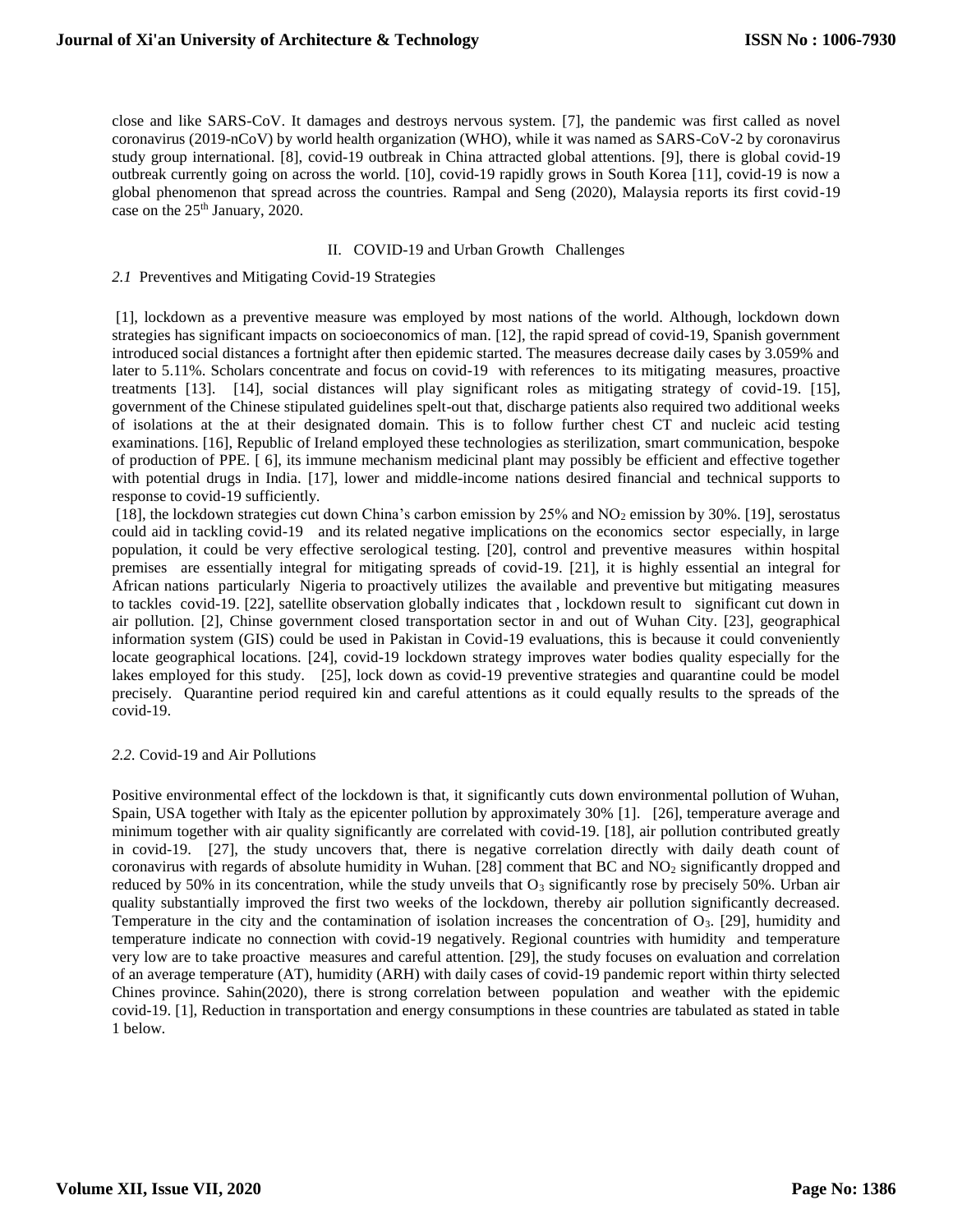| S/N | Countries | Percentages of Reduction of $NO2$ |
|-----|-----------|-----------------------------------|
|     | Spain     | 20-30                             |
|     | France    | 20-30                             |
|     | China     | 20-30                             |
|     | Italy     | 20-30                             |
|     | USA       | 20-30                             |

|  |  |  |  |  |  | Table 1 indicating NO <sub>2</sub> Reduction During Covid-19 |
|--|--|--|--|--|--|--------------------------------------------------------------|
|--|--|--|--|--|--|--------------------------------------------------------------|

Sources: Muhammad, Long, and Salman

[30], covid-19 is highly communicable diseases speed up by weather conditions. [23], the research reveals approximately air pollution in China related cases cause 4,000 death daily but the lockdown strategies employed cuts this down its daily death toll of air pollution. [31], atmospheric pollution influences the spreads rates and mortality rate in the outbreak of covid-19. [32], the study uncover rapid decline in  $NO<sub>2</sub>$  as shown by satellite data in the environment and significant reduction in energy consumptions and  $NO<sub>2</sub>$  emission as a result of economic activities. This therefore improvement in the global air quality is directly connected with short term of global reduction in emission. [33], outdoor air pollution caused adverse respiratory infectious disease in man. [34], PM<sub>2.5</sub> cut downs in its concentrations by 21%,  $CO<sub>2</sub>$  by 49%, while 35% is for NO<sub>2</sub>, O<sub>3</sub> increase by 15%. [35], increase in solid generations, and reduction at the rate of recycling processes and decrease in GHGs emission supports clean environment during covid-19. [36], temperature with AQI between 10-20°C promotes more cases of covid-19 while humidity in relation to covid-19 spreads is relatively higher. AOI therefore influences Covid-19 in cities. [37], humidity has opposing correlation with covid-19 rate of spreading outbreaks. Solar radiation on the other hand affects the survival rate of covid-19 viruses [40], the study indicates cut down in CO concentrations by 64.8% within central business district (CBD), while NO along roads, its concentrations drops by  $77.3\%$  but O<sub>3</sub> significantly increase by 30%.

## *2.3.* Aims of the Covid-19 Related Scholarly Works

[12], the work focuses on the appraisal of Spanish government control measures for control and mitigation of covid-19. The study uses algorithm base information from patients, geographical location and climate condition affects specifically, the variability of covid-19 across the globe [4]. [39], the papers focuses on the application of datadriven estimation methods such as (ISTM) long short -Term memory for the intelligent guessing and predicting cases of covid-19 in India. [12] the two major parameters employed are new and discharge cases. The paper dwells on relationship between covid-19 and weather conditions focusing on nine selected cities of Turkey. Three applicable parameters employed are wind speeds in (mph), dew point in  $({}^{\circ}C)$  and temperature in  $({}^{\circ}C)$  and humidity in (%). [26], the study concentrates on the climate impacts with reference to its indicators on covid-19 epidemic in New York city of USA. [40], there is strong correlation of covid-19 with very densely populated urban area in relation to very dense population connection with air population. [41], the paper dwells on the online mental health services perspective in China. [42], the work focuses on the relevant literature globally on covid-19, ranging from academic journals, related organizations, and companies. [43], the study dwells in data generated from European countries and China and it employed simulation with the aids of cumulative distribution functions (CDF) in evaluating SAR-CoV-2. [44], the study focuses on Covid-19 air born disease transmission and air sample of SARS- $Cov<sub>2</sub>$  in Iran samples were taken in the biggest hospital for the study. [29], the paper dwells on finding connection between weather conditions and covid-19.

 [45], the research concentrates on the covid-19 children infections in Malaysia specifically four cases of pediatrics. [03], paper focuses on within the scope of infodemic predicaments of happening in China within December 2019 through February 2020. [46], the paper dwells on the antibiotics prescriptions conditions and its rate of effectiveness specifically used by patients in Japan. [47], the paper aims at covid- outbreak growth rate within scope of its rapid communicable. Daily case report was the solid foundation of the study. [48], the study deals with the evaluation of reproduction numbers in relation to real time effectiveness. [49], the research aims at evaluating in Japan direct influence of temperature on covid-19. [50], the article dwells directly on covid-19 control and mitigation preparedness, its responses as well its transmissibility within the management institutions in Kenya. [31], the research handles and assesses the wide gaps for future academic studies. [51], the study focuses on the mitigation measures employed by Senegal , South Africa, Democratic Republic of Congo and Egypt. [52], the paper dwells on the statistical mortality of covid-19 rates within the African Nations.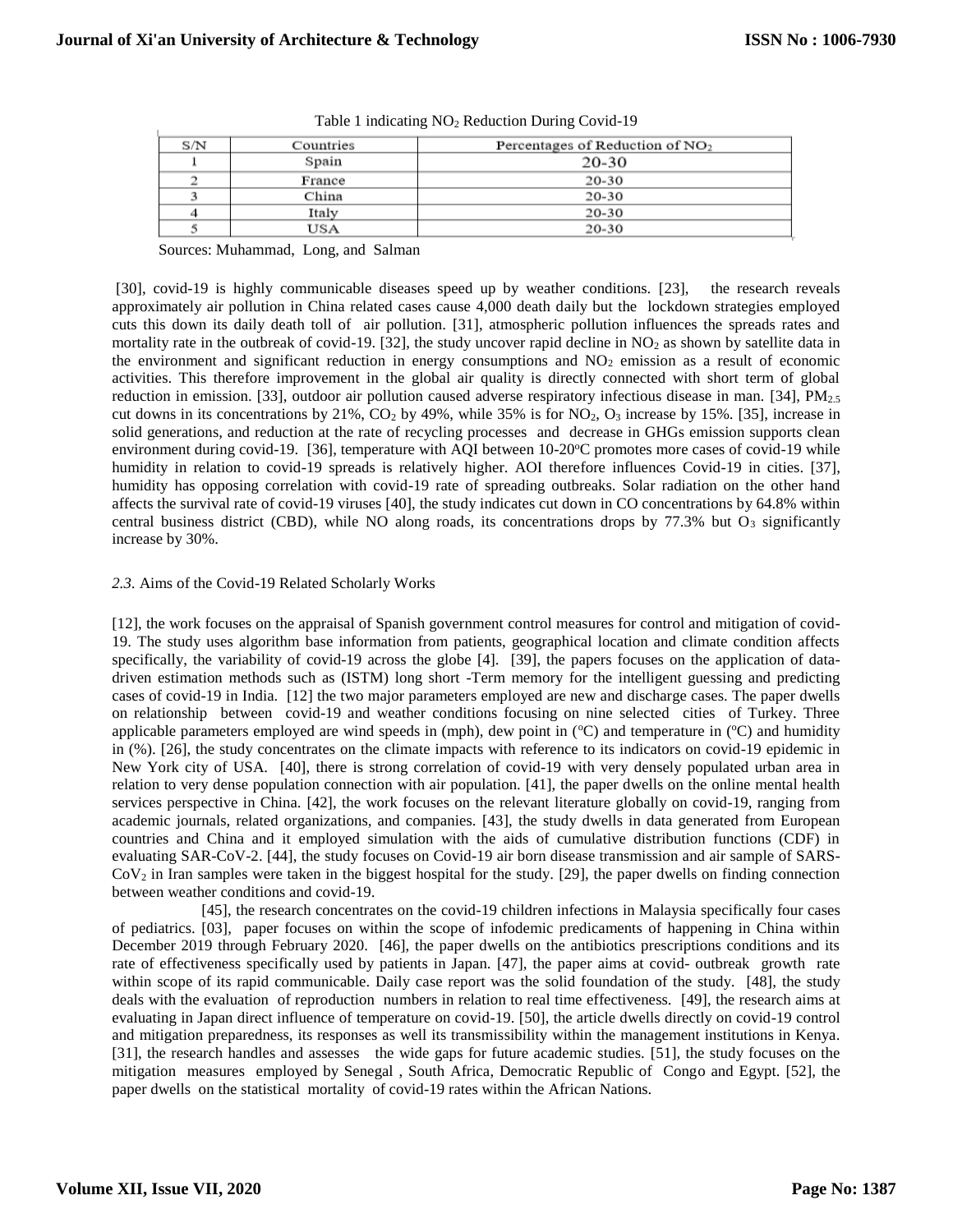## *2.4. Covid-19 and Human Sociology and Environment*

[39], covid-19 has indeed generated high level of risk to man. [13], covid-19 has great global effects and implications. [15], government of the Chinese stipulated guidelines spelt-out that, discharge patients also required two additional weeks of isolations at the at their designated domain. This is to follow further chest CT and nucleic acid testing examinations. [53], there are insufficient testing diagnostics equipment for covid-19. [16], covid-19 personnel and protective equipment (PPE) is highly essential in mitigating and working for its solution. Present and most of the sterilization available technologies are not in conformity with and are not very suitable for the processing PPE. Covid-19 severely affect the respiratory track as an infectious disease [16]. [54], the study shows secondary communicable of covid-19 within a household with infected patient account to 30%. While 38% for specific house with 1 patient, 50% for specific house with 2 patients, 31% for specific house with 3 patient contacts. [55], the economic cost of covid-19 to the world economy is approximately \$ 1 trillion in the year 2020. [56], covid-19 brought these environment consequences and huge clinical solid waste generation, and water and air quality improvement.

[57], covid-19 poses global challenges with regards to its unclear treatment therapy with dramatic increase of its patients. [58], covid-19 affected major urban centers in China and it spreads from Wuhan. [59], spelt out that world health organization (WHO) comment that about 87% of African countries face annual epidemic once annually, while 45% of the African continent countries face and experience epidemic twice annually. [60], covid-19 outbreak is now a global issue affecting all regions of the world. [61], Kingdom of Saudi Arabia announces the suspension temporarily of Umrah together with visitation of the holy Prophet Mosques. While Tokyo Olympic games is scheduled from 24<sup>th</sup> of July, 2020. [62], covid-19 is seen and declared by world health organization (WHO) as a global issue. [63], restriction in travelling significantly affects labor force across the globe. Thereby workforce effects together with huge loss of jobs across the sector of the economics. [64], covid-19 consists both global health and severe socio-economic global impacts. [23], covid -19 epidemic results to international public health issues concerned. [37], types of population densities has direct connections with covid-19 rate of spreads. [65], covid-19 epidemic like may likely results from wildlife market that operate illegally in India, although, this may not be the only prime cause for the epidemic. [66], covid-19 spread is directly affected by socio-economic factor. Each mega city has specific major influencing factor affecting the spreads of covid-19.

## 2.5. *Urbanization and Environmental Pollution and Covid-19*

[67], the study utilizes bicycle as an instrument in the assessment of black carbon (BC) and PM2.5 accumulation and concentration in moderate city of southern Brazil. [68], the study focuses and utilizes the usage of bicycles air pollution accumulations was evaluated with a lane with specification of carbon black (BC). It uses a parameter indicator of combustion of fossil fuels. [69] scholars comment that world health organization WHO stated that there are over 4M recorded and confirmed cases of covid-19 within 215 nations. [70], the study makes intelligent comparison of in-cabin air pollution of technologies of different buses in the city of Curitiba Brazil. [71], the study dwells on the persistence toxic substance (PTS) in relation to its emission in south America. [72], the study employed dynamic land ecosystem model (DLEM) depicts very weak of China grass land in sinking carbon between 1961-2000 integrated four parameters land uses, ozone , climate and carbon dioxides. [73], the study employed two methods to evaluates direct effects of mixture of pollutants on plants. [74], global rapid urbanization process has direct effects on carbon dynamic in relation to the terrestrial effects on the atmosphere CO accumulation on the climate. [75], the study dwells on air pollution, air quality and environmental protection to mention few. [76], the study unveils that carbon accumulation and its sequestration rate declines over period with ecosystem in urban areas. [77], the immune system of marine wildlife is affected by pollutants effects. [78], the study covers low concentration in biota in most cases. [79], impact of contaminants on both human and the environment could be biomonitor with the aid of raptors as sentinels. [80], persistence organic pollutants (POPS) and mercury (Hg) have great health effects. [81], the study indicates ground-level ozone  $(CO_3)$  levels in rural areas are far above in the urban centers nearby. [82], the study reveals very high accumulation and concentration of ozone  $(O_3)$  reduces carbon fixation the indigenous plants. The study focuses on the CO and  $NO<sub>2</sub>$  emission in Kano metropolitan area Nigeria [83].This offset  $CO_2$  and N deposition in its elevations. [84], ground level ozone layer  $(O_3)$  is considered as the major air pollutant in the southern Europe, this is because of its concentration reduction of  $SO<sub>2</sub>$  and climate reason. [85], solar radiation and very high temperature at Mediterranean basin region and result to air pollution particulate of very high level ozone. [86], the study focuses on tree reactions to climate variation and pollutions within  $O_3$ interaction, draught, and nitrogen deposition among other. [87], the study dwells on the roles of green infrastructure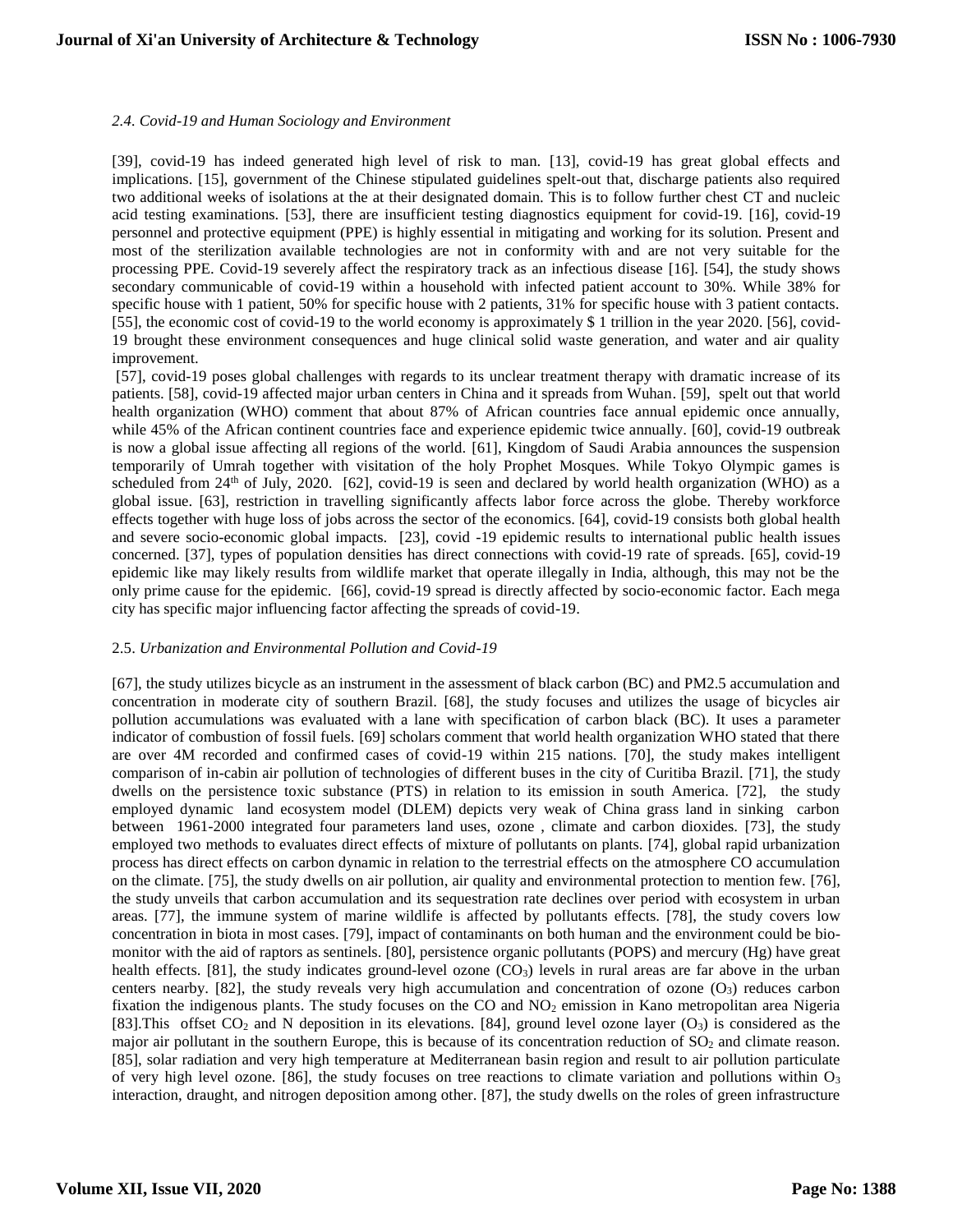in the removal of air pollution in the urban forest of Florence. [87], urban forest provides essential services to the urban processes through regulation of temperature, purification of pollution of air , inter-capping noise, water runoff control and provides recreational opportunities.

## *2.6. Covid-19 African Countries*

[88], world health organization states that covid-19 covers 46 out of the total 47 nations of Africa with total 2, 475 cases across the countries as on 25th March 2020. Chad, [89], African continent faces insufficient health facilities and the social distance implementation. [52], world health organization (WHO) declares covid-19 as a pandemic on the 11<sup>th</sup> March 2020. When the declaration was made, African countries reported very few cases. [52], strong business and air traffic for tourists between Africa and Europe results to the early cases of covid-19 on transmission to African nations. First case was reported and recorded in Egypt on the 14<sup>th</sup> February 2020. Nine South Africans came back from Italy and all were later confirmed covid-19 positive. [90], the technologies, skills and expertise used in African for Malaria, HIV and tuberculosis could be employed for covid-19. Forty-three African countries had the capabilities and capacities of testing and diagnosing covid-19 by the mid of March 2020. [91], covid-19 infections started from interactions of Nigerian with infected Italian. [88], states the starting dates cases reports across Africa.

| S/N | Countries          | Dates of First Cases         | S/N | Countries  | Dates of First Cases         |
|-----|--------------------|------------------------------|-----|------------|------------------------------|
|     | Nigeria            | 27th February, 2020          | 10  | Ethiopia   | 13 <sup>th</sup> March, 2020 |
| 2   | Senegal            | 1st March, 2020              | 11  | Gabon      | 13 <sup>th</sup> March, 2020 |
|     | Morocco            | 2 <sup>nd</sup> March, 2020  | 12  | Guinea     | 13 <sup>th</sup> March, 2020 |
|     | Tunisia            | 2nd March, 2020              | 13  | Kenya      | 13th March, 2020             |
|     | South Africa       | 5th March, 2020              | 14  | Mauritania | 13th March, 2020             |
|     | Burkina Faso       | 6th March, 2020              | 15  | Namibia    | 13th March, 2020             |
|     | Congo              | 1 <sup>0th</sup> March, 2020 | 16  | Rwanda     | 13 <sup>th</sup> March, 2020 |
| 8   | <b>Ivory Coast</b> | 11 <sup>th</sup> March, 2020 | 17  | Sudan      | 13 <sup>th</sup> March, 2020 |
| 9   | Ghana              | 12 <sup>th</sup> March, 2020 |     |            |                              |

## Table 2 demonstrating African Countries with Covid-19 first Report Days

Source: AbdulAzeez, 2020.

Other countries with report cases in Africa include Angola, Chad, Benin, Congo, Cape Verde, Côte d'Ivoire, Liberia, Central A/Republic, Seychelles, and Somalia. The study indicates as back as 14th March,2020. Libya is the only African country without covid-19 report of cases.

## *2.7.* COVID- 19 in Kano Metropolis Nigeria

Nigeria as at 29<sup>th</sup> May is the third countries with total confirmed cases 9302, with total discharged of 2697 with total death 261 [92]. While the Kano state confirmed cases of 942, with total discharged recovered patients of 192. Kano State records 41 death. Kano State is the second in Nigeria with regards to Covid-19 cases in Nigeria after Lagos state ( NCDC, 22<sup>nd</sup> May 2020). The state hierarchy according to [93]. This study considered the first top ten most recorded cases states in Nigeria as uncovers by the [93] to support the study, Kano state therefore is the second largest with records cases of covid-19 and it is the second with Covid-19 cases in Nigeria.

| S/N | <b>Sates</b> | <b>Confirmed Cases</b> | S/N | <b>States</b> | <b>Confirmed Cases</b> |
|-----|--------------|------------------------|-----|---------------|------------------------|
|     | Lagos        | 3224                   | o   | Jigawa        | 241                    |
|     | <b>Kano</b>  | 883                    |     | Bauchi        | 230                    |
| - 3 | <b>FCT</b>   | 447                    |     | Ovo           | 199                    |
|     | Katsina      | 308                    |     | Ogun          | 196                    |
|     | Borno        | 247                    | 10  | Kaduna        | 179                    |

Table 3 showing States in Nigeria with Covid-19 Cases

Source: NCDC, 22nd May 2020.

Kano state, Covid-19 cases is paramount in the Kano metropolitan area (KNMA) where the metropolis accommodate more than five million dwellers. The interaction between Kano metropolitan dwellers with the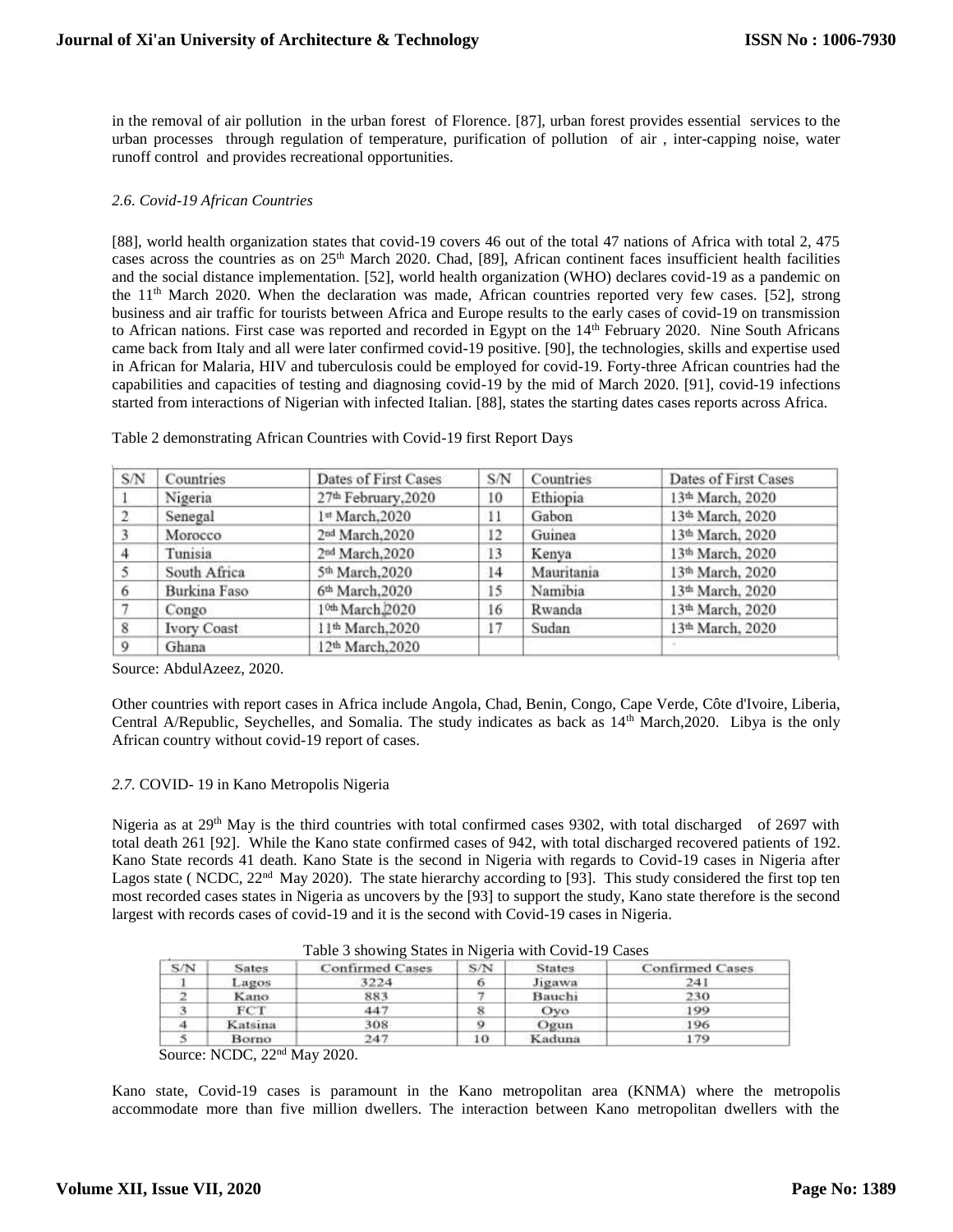physical environment with references to air pollution and covid-19 is the focus of the study. The study therefore aims at evaluating the effect of primary pollutants  $SO_2$ ,  $NO_2$ , and  $CO$  with on- going covid-19 cases in the metropolis.

#### III. METHODOLOGY AND STUDY AREA

The study employed three primary pollutants assessment within kano metropolis, Kano State Nigeria. The primary Pollutant are sensed and recorded carbon dioxide (CO), Nitrogen Dioxide (NO<sub>2</sub>) and Sulfur Dioxides (SO<sub>2</sub>) with the aid of gas sensor by Crown Cone. Volumetric traffic count was also conducted within the metropolis. Volumetric traffic count was conducted along seven (7) major junction across the entire metropolis and Covid-19 cases were obtained from NCDC Nigeria and relevant literatures. Kano Metropolis is geographically located within Latitudes  $12^{\circ}25^{\circ}$  N to  $12^{\circ}40^{\circ}$  N and Longitude  $8^{\circ}35^{\circ}$  E to  $8^{\circ}45^{\circ}$  E. It is the most developing and urbanizing cities and commercial centre of the Northern Nigeria. Kano metropolis population is projected to reach 5,724,000 people by 2025. Major cities of Kano and Lagos together with other major cities has an annual urbanization of 3.61% within  $2015$  and  $2018$ . It is highly crowded with 1000 people per Square kilometre  $(KM<sup>2</sup>)$  and its climate is wet and dry base on Koppen's classifications [94], [95], [96], [97], and [98]. GIS and RS are employed for the study for the locational map of the Kano metropolis indicating the selected junctions used for the air pollutant sensing and recording.



Figure 1 Indicating Selected Junction in the Metropolis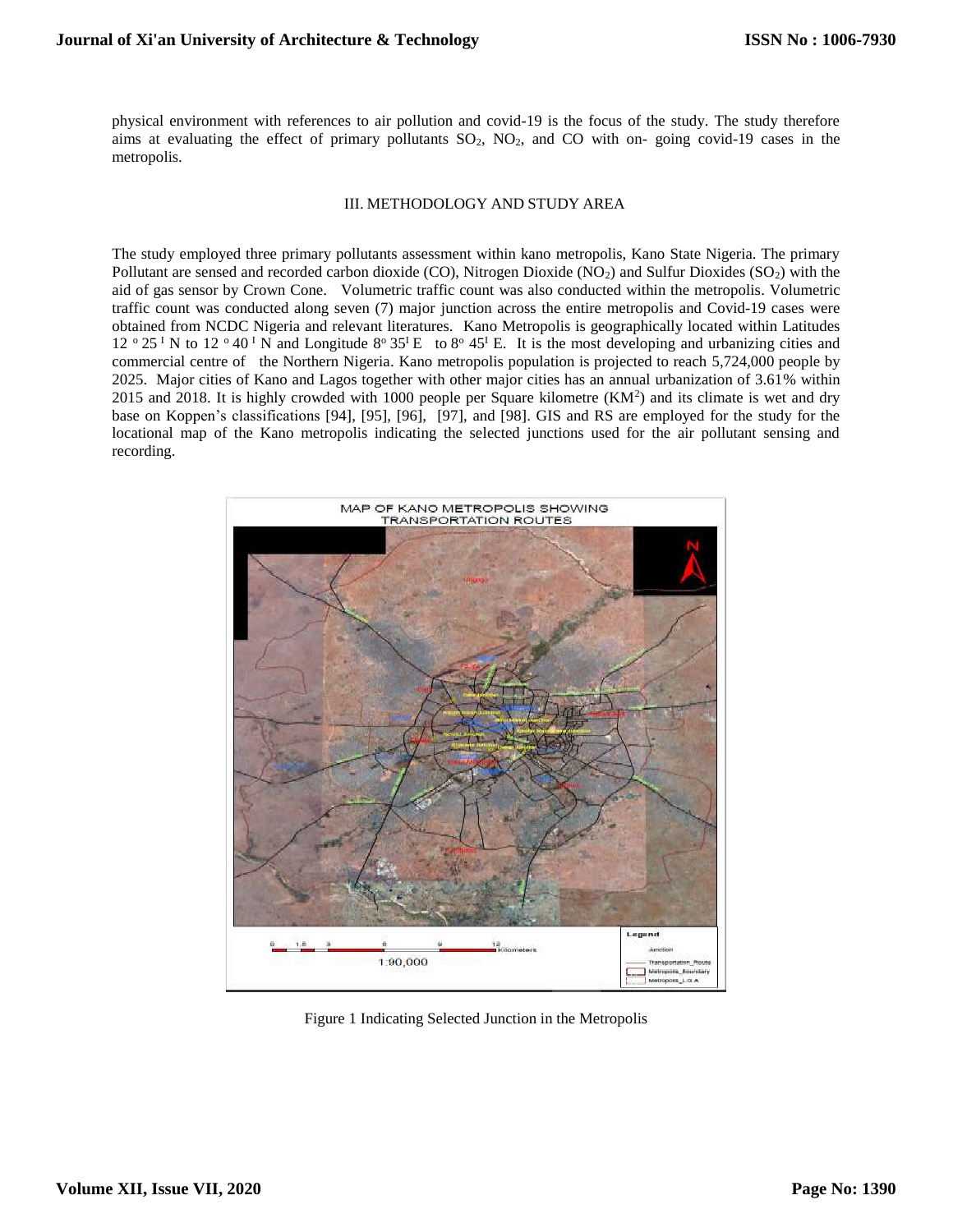## III. DATA ANALYSIS

| Time     | <b>K/Market</b><br>Junction | K/Nasarwa<br>Junction | Tal'udu<br>Junction | Sharada<br>Junction | Dangi<br>Junction | Rimi Market<br>Junction | Gidan Malam<br>Junction | Averag<br>es. |
|----------|-----------------------------|-----------------------|---------------------|---------------------|-------------------|-------------------------|-------------------------|---------------|
|          | SO <sub>2</sub>             | SO <sub>2</sub>       | SO <sub>2</sub>     | SO <sub>2</sub>     | SO <sub>2</sub>   | SO <sub>2</sub>         | SO <sub>2</sub>         |               |
| 8:00AM   | 00.2                        | 00.2                  | 00.5                | 00.3                | 00.2              | 00.2                    | 00.3                    | 0.27          |
| 12:00AM  | 00.3                        | 00.5                  | 00.6                | 00.5                | 00.4              | 00.5                    | 00.5                    | 0.47          |
| 2:00PM   | 00.4                        | 00.6                  | 00.9                | 00.6                | 00.6              | 00.6                    | 00.6                    | 0.61          |
| 4:00PM   | 00.7                        | 00.7                  | 00.9                | 00.7                | 00.8              | 00.7                    | 01.0                    | 0.79          |
| 6:00PM   | 00.4                        | 00.5                  | 00.7                | 00.6                | 00.6              | 00.5                    | 00.6                    | 0.56          |
| Averages | 0.40                        | 0.50                  | 0.72                | 0.54                | 0.52              | 0.50                    | 0.60                    |               |

## Table 4 depicting Sulfur Dioxide (SO<sub>2</sub>) Sensed Records in Kano Metropolis

Looking at the table 4 carefully, it could be seen that Taludu Junction records is the highest across the junctions with precisely an average daily record of 0.72 Ppm. The result indicates Gidan Malam Junctions is the second with average daily records of 0.60 Ppm. Additionally, Kwanan Nassarawa, Sharad and Dangi Junction demonstrate average daily records above 0.50 Ppm. The study indicates only Rimi Market Junction shows exactly 0.50 Ppm. Additionally, the average of daily Sulfur Dioxide across the sampled junction based on the time of sensing and recording depicts slightly different trends. Records of 4.00PM is the most significant with 0.79 Ppm. This is because, it is the most traffic volumetric movement. It is the closing period for offices and some businesses especially services industries like Banks. It is the period of shopping for domestic purposes and it is the period for inter-local governments and intern-state goods conveyance as Kano metropolis the most commercially active metropolis in African continent. 6:00 PM is the most indoor pollution emission through cultural daily heating and cooling. The indoor air pollution therefore affects the outdoor especially in high densely polluted areas in the metropolis.

| Time     | K/Market<br>Junction<br>press and contact the project | K/Nasarawa<br>Junction | Tal'udu<br>Junction | Sharada<br>Junction | Dangi<br>Junction | Rimi Market<br>Junction | Gidan Malam<br>Junction | Averages. |
|----------|-------------------------------------------------------|------------------------|---------------------|---------------------|-------------------|-------------------------|-------------------------|-----------|
|          | NO <sub>2</sub>                                       | NO <sub>2</sub>        | NO <sub>2</sub>     | NO <sub>2</sub>     | NO <sub>2</sub>   | NO2                     | NO <sub>2</sub>         |           |
| 8:00AM   | 00.3                                                  | 00.3                   | 00.3                | 00.4                | 00.4              | 00.4                    | 00.4                    | 0.31      |
| 12:00AM  | 00.5                                                  | 00.5                   | 00.5                | 00.7                | 00.5              | 00.6                    | 00.5                    | 0.54      |
| 2:00PM   | 00.6                                                  | 00.6                   | 00.7                | 00.9                | 00.7              | 00.7                    | 00.6                    | 0.69      |
| 4:00PM   | 00.7                                                  | 00.7                   | 00.9                | 01.5                | 00.8              | 00.9                    | 00.8                    | 0.90      |
| 6:00PM   | 00.5                                                  | 00.5                   | 00.6                | 00.6                | 00.6              | 00.6                    | 00.6                    | 0.57      |
| Averages | 0.37                                                  | 0.52                   | 0.60                | 0.82                | 0.60              | 0.64                    | 0.56                    |           |

Table 5 revealing Nitrogen Dioxide (NO2) Sensed Records in Kano Metropolis

Looking at the table 5 carefully, it could be seen that Sharada Junction records is the highest across the junctions with precisely an average daily records of 0.82 Ppm Nitrogen Dioxide (NO2). The study also shows Rimi Market maintain its second position on the daily averages Nitrogen dioxides emissions with0.64Ppm. The result indicates Taludu Junction and Dangi Junctions are the thirds with average daily records of 0.60Ppm Nitrogen oxides sensed records. Looking at the table again, it could be seen that Kwari market Junctions maintain the least also across junctions because (0.37Ppm), it is located in the ancient Kano City with the most densely populated area with insufficient parking spaces and connectivity with other major points within the metropolis. Long lasting traffic hold up prevent motorist patronizing the area thereby affecting its nitrogen oxides emission. Looking at the Nitrogen sensing periods, 4:00PM maintain the same trend with the exactly 0.90Ppm. This is because of the stated influencing factors above. Figure 2 shows  $SO_2$  and  $NO_2$  emission comparison in the study area.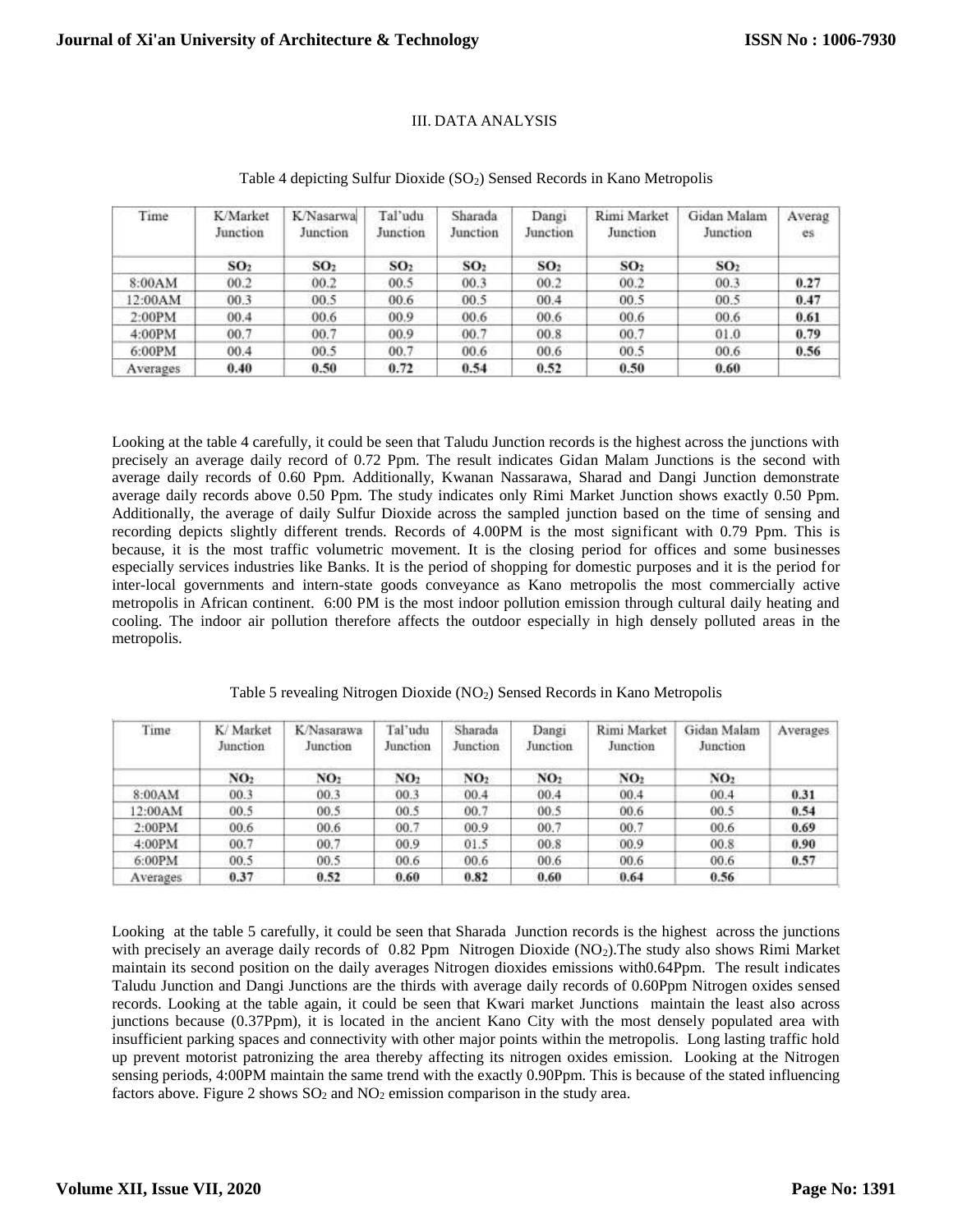

Figure 2 Demonstrating  $SO_2$  and  $NO_2$  Emission Comparison in the Metropolis

| Time     | <b>K</b> Market<br>Junction | K/Nasarawa<br>Junction | Tal'udu<br>Junctio<br>n | Sharada<br>Junction | Dangi<br>Junction | Rimi Market<br>Junction | Gidan Malam<br>Junction | Averages |
|----------|-----------------------------|------------------------|-------------------------|---------------------|-------------------|-------------------------|-------------------------|----------|
|          | CO.                         | $_{\rm CO}$            | CO                      | $_{\rm co}$         | CO                | CO                      | <b>CO</b>               |          |
| 8:00AM   | 009                         | 009                    | 008                     | 009                 | 010               | 007                     | 009                     | 8.7      |
| 12:00AM  | 010                         | 010                    | 010                     | 012                 | 012               | 012                     | 013                     | 11.6     |
| 2:00PM   | 018                         | 017                    | 028                     | 021                 | 016               | 021                     | 020                     | 20.1     |
| 4:00PM   | 018                         | 019                    | 030                     | 029                 | 019               | 024                     | 025                     | 23.4     |
| 6:00PM   | 014                         | 014                    | 019                     | 018                 | 014               | 015                     | 017                     | 15.9     |
| Averages | 13.8                        | 13.8                   | 19.0                    | 17.8                | 14.2              | 15.8                    | 16.6                    |          |

Table 6 portraying Carbon monoxides CO Sensed Records in Kano Metropolis

Considering the table 6 above, the average daily records of carbon monoxide, Taludu Junction records an average of 19.0Ppm as the most significant records, Gidan Malam Junction follows with exactly, 16.6Ppm. Kwari Market and Kwana Nasarawa Junctions are the least polluted. Looking at the timely average records, carbon monoxides (CO) also maintain the train like  $SO_2$  and  $NO_2$ . 4:00PM is has the lease air pollution indicator (API), follow by 2:00PM with 20.1Ppm. 8:00 AM records the lease. Figure 3 Illustrates CO emissions per each of the sample junctions in the metropolis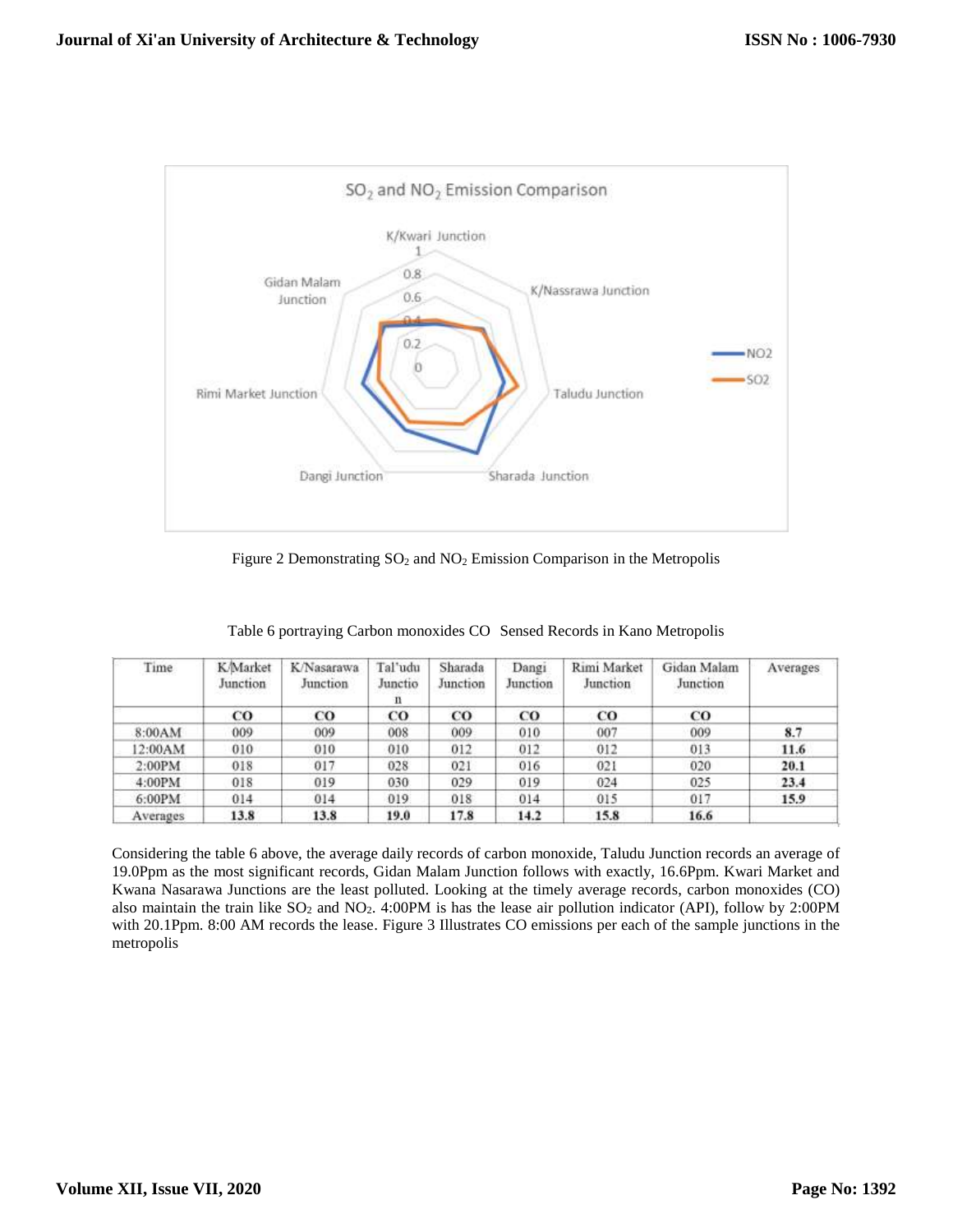

Figure 3 Illustrating CO Emissions Per Each of Selected Junction in the Study Area.

# Table 7 indicating July Traffic Count Records

Table 7 provides the volumetric count conducted for the study. The first count was conducted, and the result indicates that tricycles is the most dominant and popular modes of transportation within the metropolis looking at the daily average records across the junctions employed for the study. This is because of it convenient and time saving is the most pivotal factor. It records 13,487 tricycles. Looking at the table 7 again, it could be seen that motorcycles maintains the second position 7443 motorcycles with relatively very close margin with car/lorries that records 7271 cars/lorries. Tarauni Dangi Junctions also indicates 1542 vehicles as the top records while Kombotso local government Sharada junction records the highest vehicular frequency of 1,533 also. The result demonstrates Kwari junction is the lease with 1227 vehicles. Figure 4 demonstrates tricycles records as the dominants within Kofar Wambai market in the metropolis.



Figure 4 Depicts Tricycles as the Most Popular within Kofar Wambai Market in the Metropolis

Figure illustrates the popularity of tricycles in the metropolis. This is because of it convenience, economy. The sizes of the tricycle help transporting passengers, goods, and services from one geographical location to others. This creates large job opportunities to the youth especially and generates revenue to the authorities. The less fossil fuel consumption thereby reduces rate of pollutant emission.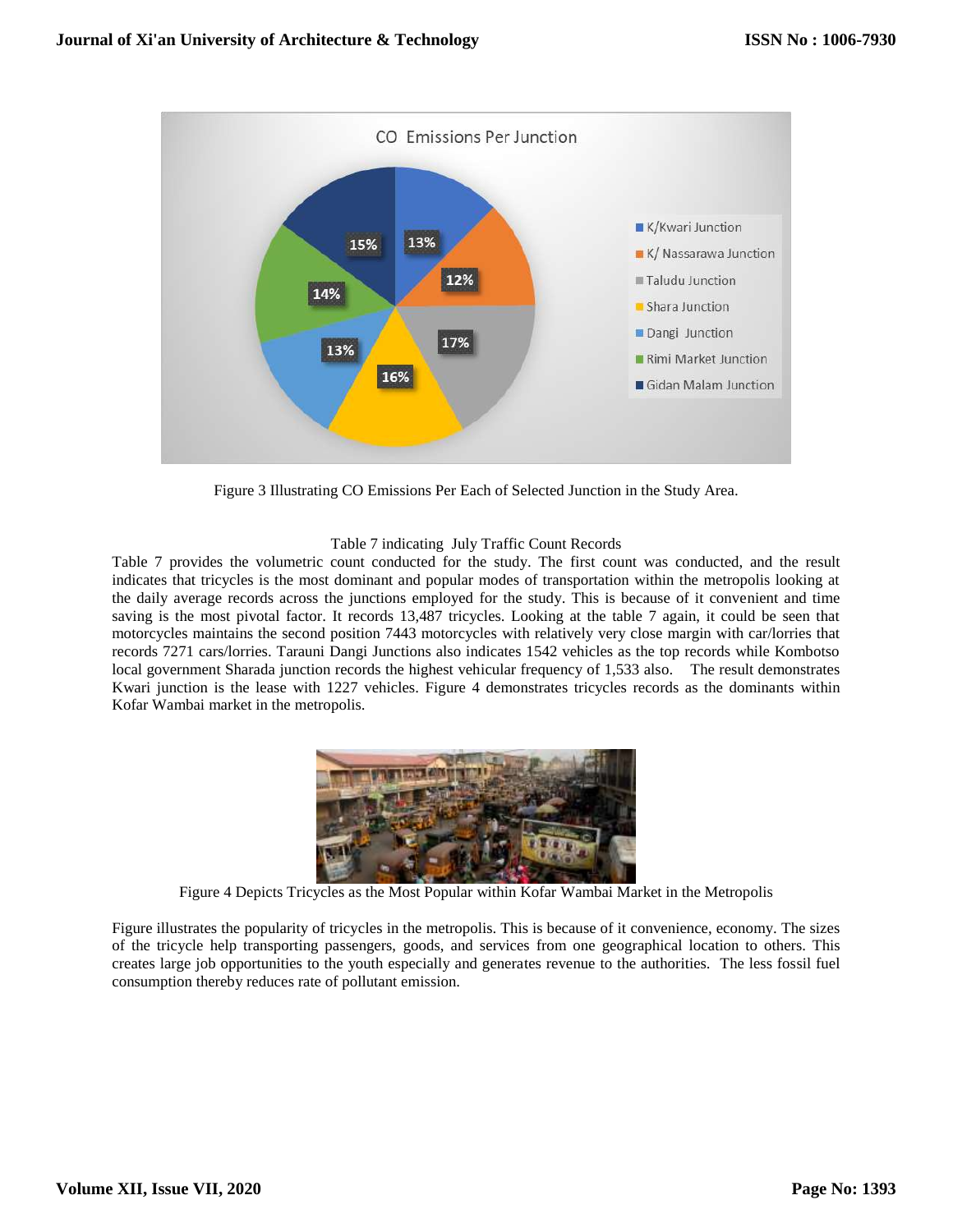| Daily Volumetric Traffic Count 6:00 AM to 6:00 PM |                         |      |                  |                    |                 |  |
|---------------------------------------------------|-------------------------|------|------------------|--------------------|-----------------|--|
| <b>Local Government Areas</b>                     | Junctions for the Study | Cars | <b>Tricycles</b> | <b>Motorcycles</b> | <b>Averages</b> |  |
| Tarauni                                           | Dangi                   | 1228 | 1299             | 1186               | 1238            |  |
| Nasarawa                                          | K/Nasarawa              | 1808 | 3,399            | 1989               | 2399            |  |
| Fagge                                             | kwari                   | 524  | 1859             | 914                | 1099            |  |
| Kano Municipal                                    | Rimi Market             | 599  | 2004             | 588                | 1064            |  |
| Dala                                              | Gidan Malama            | 1065 | 1498             | 1099               | 1221            |  |
| Gwale                                             | Tal'udu                 | 999  | 1439             | 878                | 1105            |  |
| Kumbotso                                          | Sharada                 | 1462 | 1832             | 1377               | 1557            |  |
| Total                                             |                         | 7685 | 13330            | 8031               |                 |  |

| Table 8 Showing August Traffic Count Records |
|----------------------------------------------|
|                                              |

Looking at the 8 table carefully, it could be tricycles records closely double the records 13,330 vehicles and 7685 vehicles. Motorcycles maintains its second position in records as in the first traffic volumetric count. Considering average vehicular records across the local governments selected junction, Kumbotso Sharada junction is the top in the records with 1557 vehicles. This because, the local government falls between ancient densely populated Kano state and densely commercial business district. Figure 5 illustrates the transportation in the metropolis.

Figure 5 Showing Transportation Network in the Metropolis



Figure 5 Showing Transportation Network in the Metropolis

## *4.1. CO Emission Before Covid-19 and During Covid-19 Comparison*

Only carbon monoxide was sensed in the residential area during covid-19 lockdown in the Metropolis because of movement control order (M.C.O) imposed throughout Kano state. Justification of CO selection is that, it is directly connected with low income and high densities where over depended on wood-fuel is very high. This is conducted in three very high densely populated, the selected local government are Kano Municipal (Kantin Kwari Junction), Nassarwa Local government (Kwana Nassarawa Junctions), and Gwale local government (Tal'udu Junction).

| Time     | Kwari Market Junction |          |          | K/Nasarawa Junction | Tal'udu Junction |       |
|----------|-----------------------|----------|----------|---------------------|------------------|-------|
|          | $CO$ (B)              | $CO$ (D) | $CO$ (B) | $CO$ (D)            | $CO$ (B)         | CO(D) |
| 8:00AM   | 09.                   | 03       | 09       | 03                  | 08               | 04    |
| 6:00PM   |                       | 05       | l 4      | 04                  | 19               | 06    |
| Averages | 23                    | 08       |          | 07                  | 27               | 10    |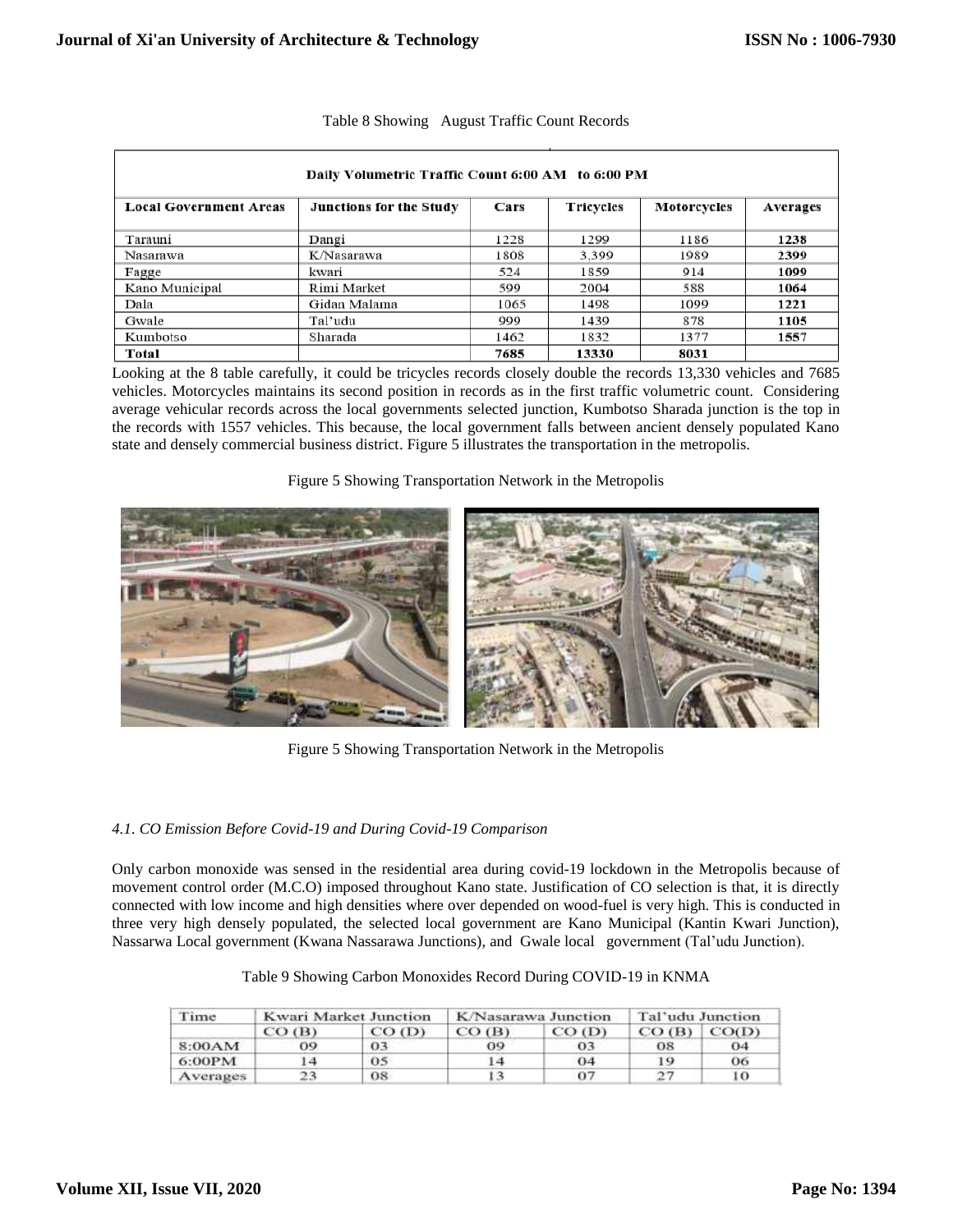Looking at the figure, it could be inferred that, the CO sensed records before Covid-19 is far above the CO sense records during Covid-19 in the study area. Kwari Market junctions records an average of (23Ppm) and (08Ppm) for before and during Covid-19, Kwanan Nassarawa junction reveals and averages (13Ppm) and (07Ppm) of before and during Covid-19. Additionally, Tal'udu junction being the most polluted junction indicates records before and during Covid-19 as (27Ppm) and (10Ppm). It could be inferred CO emission in KNMA reduces by 60.31.% this is because of reduction in wood-fuel usage for domestic and light industrial purposes. This could be compare with , positive environmental effect of the lockdown is that, it significantly cuts down environmental pollution of Wuhan, Spain, USA together with Italy as the epicenter pollution by approximately 30%[1]. [38], the study indicates cut down in CO concentrations by 64.8% within central business district (CBD), while NO along roads, its concentrations drops by 77.3% but  $O_3$  significantly increase by 30%. [34], PM<sub>2.5</sub> cut downs in its concentrations by 21%,  $CO<sub>2</sub>$  by 49%, while 35% is for  $NO<sub>2</sub>$ ,  $O<sub>3</sub>$  increase by 15%. Figure 6 indicates comparison of CO emissions before and during Covid-19 in the metropolis.



Figure 6 Indicating Comparison of CO Emission Before and During Covid-19

4.2. *Air Pollutions and Income Categories and its Influence of Emission*

The study also correlates between income categories and its direct connections with the pollutant's emissions. This provides bases for generalizing of the contributions of each income category with references to selected indicators for the generalization. The study categorizes the indicators into two sub-categories physical and social indicators. Table 10 demonstrates each indicator in relation to the high, medium, and low-income earners categories.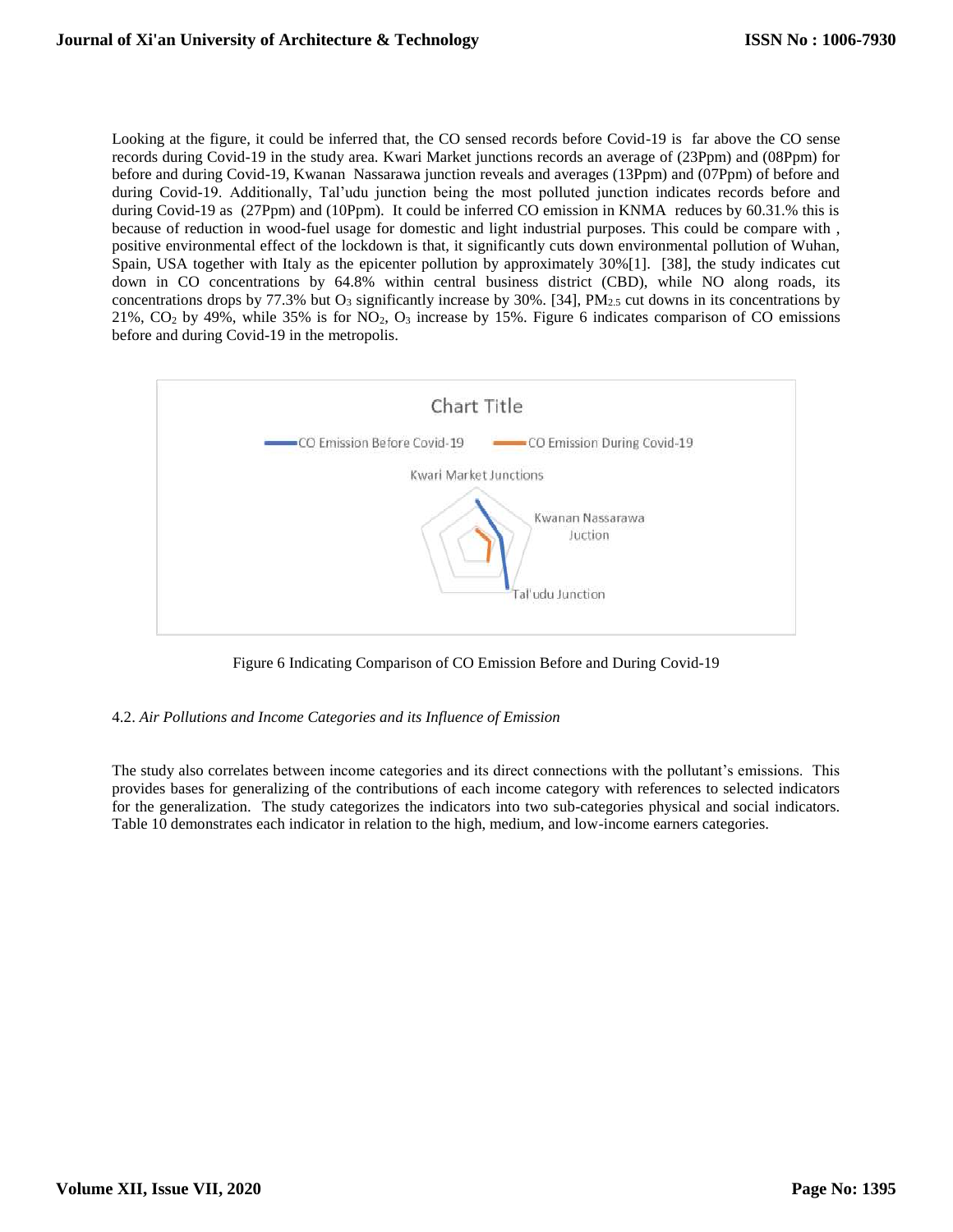| Table 10 Indicating Income Sulphur Dioxides ( $SO_2$ ), Nitrogen Dioxides ( $NO_2$ ) and Carbon Monoxide (CO) |
|---------------------------------------------------------------------------------------------------------------|
| Emission and Income Categories in KNMA                                                                        |

| S/N                            | <b>High Income</b>                                                                                            | <b>Medium Income</b>                                                                                                                                                                   | <b>Low Income</b>                                                                                                                                                           |
|--------------------------------|---------------------------------------------------------------------------------------------------------------|----------------------------------------------------------------------------------------------------------------------------------------------------------------------------------------|-----------------------------------------------------------------------------------------------------------------------------------------------------------------------------|
| Social<br>Facilities<br>(Cars) | Pollution is acute because of<br>Trip generation is very high,                                                | Pollution level is low because<br>light industrial activities is low<br>and trip generation also is<br>relatively low                                                                  | Pollution is acute because of<br>intensive light industrial<br>activities that uses fossil fuel<br>power uses and<br>Trip generation is very high<br>due to high population |
| Lay-out<br>and<br>Vegetations  | Lay-out plot sizes and<br>vegetation cover to some extent<br>reduces air pollution movement<br>between points | Population of a neighborhood<br>and the vegetation cover<br>intensity are the major<br>determinant factors of air<br>pollution in the medium<br>income neighborhoods in<br><b>KNMA</b> | Lay-out plot sizes highly<br>promoted the air pollution<br>rate. Absence of vegetation<br>cover plays a key role in the<br>air pollution                                    |
| Industries                     | High incomes residence close<br>to industries land use is<br>polluted more compared with<br>those away        | Medium incomes living very<br>close to industries land use is<br>more polluted compared with<br>others away                                                                            | Low incomes neighborhood<br>close to industries land use has<br>more polluted tendencies<br>compared with those away                                                        |
| Nature of<br><b>Buildings</b>  | High raise buildings and<br>complex structure that required<br>high energy and pollutant<br>emission          | Moderate energy buildings and<br>there by moderate energy<br>consumption and pollutants<br>emission                                                                                    | Detached, bungalow and<br>duplex buildings that required<br>less energy and pollutant<br>emission.                                                                          |
| Residence<br>Attitudes         | Air pollution is acute because<br>of the rates of burning fossil<br>fuel.                                     | Moderate pollution is noticed<br>because of less burning rates of<br>fossil fuels                                                                                                      | Pollution rates varies with<br>situations                                                                                                                                   |

The study indicates that income categories (high, medium, and low) play significant roles in the pollutant emission. The parameters employed for this assessment are physio-social. The physical factors affecting Sulphur Dioxides (SO2), Nitrogen Dioxides (NO2) and Carbon Monoxide (CO) Emission are; plot sizes and its vegetal covers within it, nature of buildings and complex and high rise buildings are occupied by high income earners and its characterized by high energy consumptions and pollutant emission. Proximity of neighbourhoods to the industrial land use is a physical factor that indicates the closer a neighbourhood is to the industrial area the higher its pollutions. On the other hand, the social factor affecting the sampled pollutants employed for the study are; residence attitudes towards fossil fuel burning, and availability of social facilities such as cars, air conditions and other electric gadgets. Both factors as reveals by the study are and directly connected with income Categories in KNMA. Income categories therefore are the major determinants of the pollutant emission in the study area.

## IV.CONCLUSION

The study indicates CO sensed during covid-19 cut downs by 60.31.%, this is because of reduction in wood-fuel usage for domestic and light industrial purposes. This result could be compared with This could be compare with , Nakada and Urban (2020), the study indicates cut down in CO concentrations by 64.8% within central business district (CBD), while NO along roads, its concentrations drops by  $77.3\%$  but O<sub>3</sub> significantly increase by  $30\%$ . Muhammad, Long, and Salman, (2020), positive environmental effect of the lockdown is that, it significantly cuts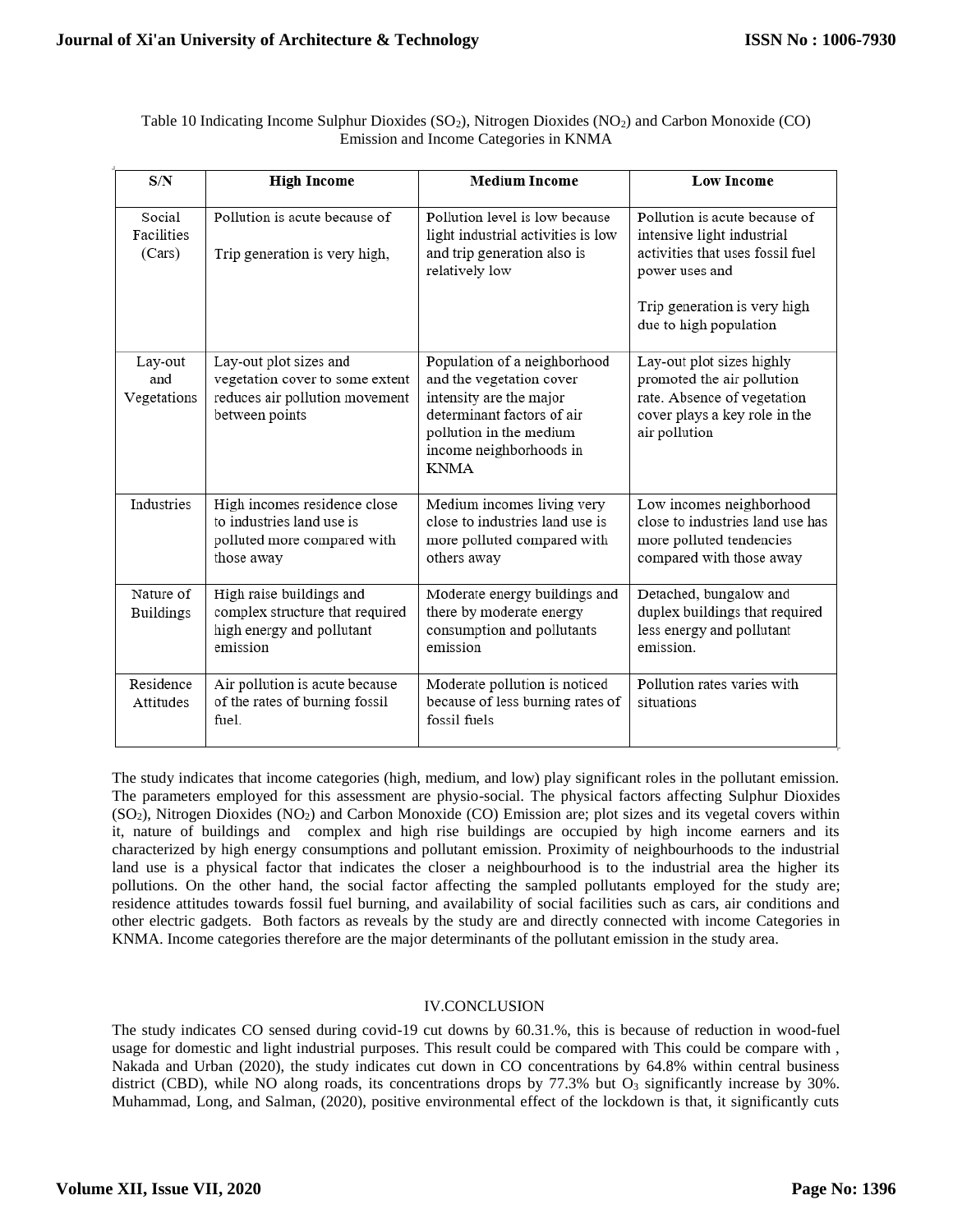down environmental pollution of Wuhan, Spain, USA together with Italy as the epicenter pollution by approximately 30%. The study indicates that income level significantly influenced the pollutants in the study and this directly connected with physical and social factors attached to the income category. It also unveils that air quality indicator (AQI) in Kano metropolis is relatively within human consumptions but with possibilities of future increase. Looking at the primary pollutants considered for the study Sulfur Dioxide  $(SO<sub>2</sub>)$  Sensed Records in Kano Metropolis, Nitrogen Dioxide (NO<sub>2</sub>) Sensed Records in Kano Metropolis and Carbon monoxides CO<sub>2</sub> Sensed Records in Kano metropolis together with traffic volumetric count conducted during the study all indicate air quality indicator (AQI) is still within the human consumption level but there is great possibility of air pollution in the nearby future unless of proactive measures are taken. This is because, Kano metropolis is characterized with rapid urban growth as a result of these factors; (a) Roads Infrastructural Development from 1998 -2019, (b) May flyovers, pass through and roads upgrading within Central Business Districts (c) Intensity of commercial activities within neighbouring states (d) Influx of immigrants from insurgent zones (e) Rapid population growth (f) Lay out development by the state governments (g) States creations and economic development (h ) Inter-states linkages (I) Effectives inter-states Transport services (Kano Line) that travel across the country (J) Cities lay-out development (K) Land values appreciations (L) Carved out lay-outs from residential to commercial land uses (M) Conversion of residential land use to commercial. Covid-19 in Kano metropolis is more connected to densities in relation to overcrowding, insufficient ventilations and lighting in highly overcrowded areas which affects environmental quality.

#### V. RECOMMENDATIONS

There is strong need for urban growth framework development in KNMA to guide in mitigating environment challenges among which air pollution is among. Emphasis should be given to land use densities control and space standard regulation and implementation together with air pollution. This is because the on-going COVID-19 pandemic in the metropolis is link with densities and poor space standard implementation. Zoning regulations should be strengthened in the metropolis. This could serve as quality control document by Kano State Urban development board (KANUPDA) and other urban and regional planning and related ministries of environmental authorities. The urban growth framework could provide working documents to trajectory of rapid urban growth environmental issues with reference to air pollution in terms of theoretical and practical knowledge application within policies formation, strategies, techniques, and models development. This will also aid in achieving sustainable development with the metropolis and similar metropolis in Africa and in the world.

#### REFERENCES

- [1] S.Muhammad, X. Long, M. Salman, "Covid-19 pandemic and environmental pollution: A blessing in disguise," *Science of Total Environment*, Vol. 728, pp138820. 2020.
- [2]F. Dutheil, J.S Baker, V. Navel, "Covid-19 is a factor influencing air pollution," *Environmental Pollutions*, Vol.263, pp.114466. 2020.
- [3] J.Hua, and R.Shaw, "Coronavirus (Covid-19) " Infodemic" and Emerging Issues through a Data Lens; the case of China," *International Journal of Environmental Research and Public Health*. 17(2309), pp1-12.
- [4]L. Wang, J. Li, S. Guo, N. Xie, L. Yao, S.W Day, S.C Howard, J.G.Graff, T. Gu, J. Ji, W. Gu, and D.Sun, "Real time estimation and prediction of mortality causes by covid-19 with patient information based algorithm," *Science of Total Environment,* Vol. 727, pp.138394. 2020.
- [5] C. Huang, Y. Wang, X. Li, L. Ren, Y. Zhao, Y. Hu, L. Zhang, G.Fan, J. Xu, and X. Gu, "Clinical features of patience infected with 2019novel coronavirus in Wuhan China," *LANCET*, pp. 395-506.
- [6] V. Balachandar, J. Kaavya, M. Iyer, N. Anu, V. Govindasamy, G. Bubesh, S. Ganesan,K. Anila, V. Dhivya, G. Harsha, R. Kamarajan, P.K.S. Rahman, S. Cho, N.S. Kumar, and D.S. Mohana, "Covid-19 : a promising for global panic," *Science of the Total Environment*, Vol. 725, pp138277, 2020.
- [7] Y. Gou, Q. Cao, Z. Hong, Y.. Tan, S. Chen, H.. Jin, K.Tan, D. Wan, and Y. Yan, "The origin, transmission and clinical therapies on coronavirus diseases 2019 (Covid-19) outbreak -an update on the status," *Military Medical Resources,* Vol 7(11), pp. 2-10, 2020.
- [8] H. Nashirura, N.M. Linton, R.A. and Andrie, "Serial interval of novel (Covid-19) infections," *International Journal of Infectious Diseases*, Vol. 93, pp. 297-299, 2020.
- [9] W. Di, T.Wu, Q. Liu, and Z. Yang, "SARS-CoV-2 outbreak: what we know," *International Journal of Infectious Disease,* Vol.94, pp. 44-48, 2020.
- [10] M. Sahin, "Impact of weather on covid-19 pandemic in Turkey," *Science of Total Environment*, Vol. 728, pp.1338810, 2020.
- [11] B. Joob, V.Wiwanitkit, "Covid-19 in medical personnel observation from Thailand," *Journal of hospital infections,* 104(4), pp.453,2020.
- [12] M. Saez, A. Tobias D. Varga, M.A. and Barcelo, "Effectiveness of the measures to flatten the epidemic curve of Covid-19: the case of Spain," *Science of Total Environment*, Vol. 727, pp.138761, 2020.
- [13] M. Salim, "Impacts of weather on covid-19 pandemic in Turkey," *Science of total Environmental*, Vol.728, pp.138810, 2020.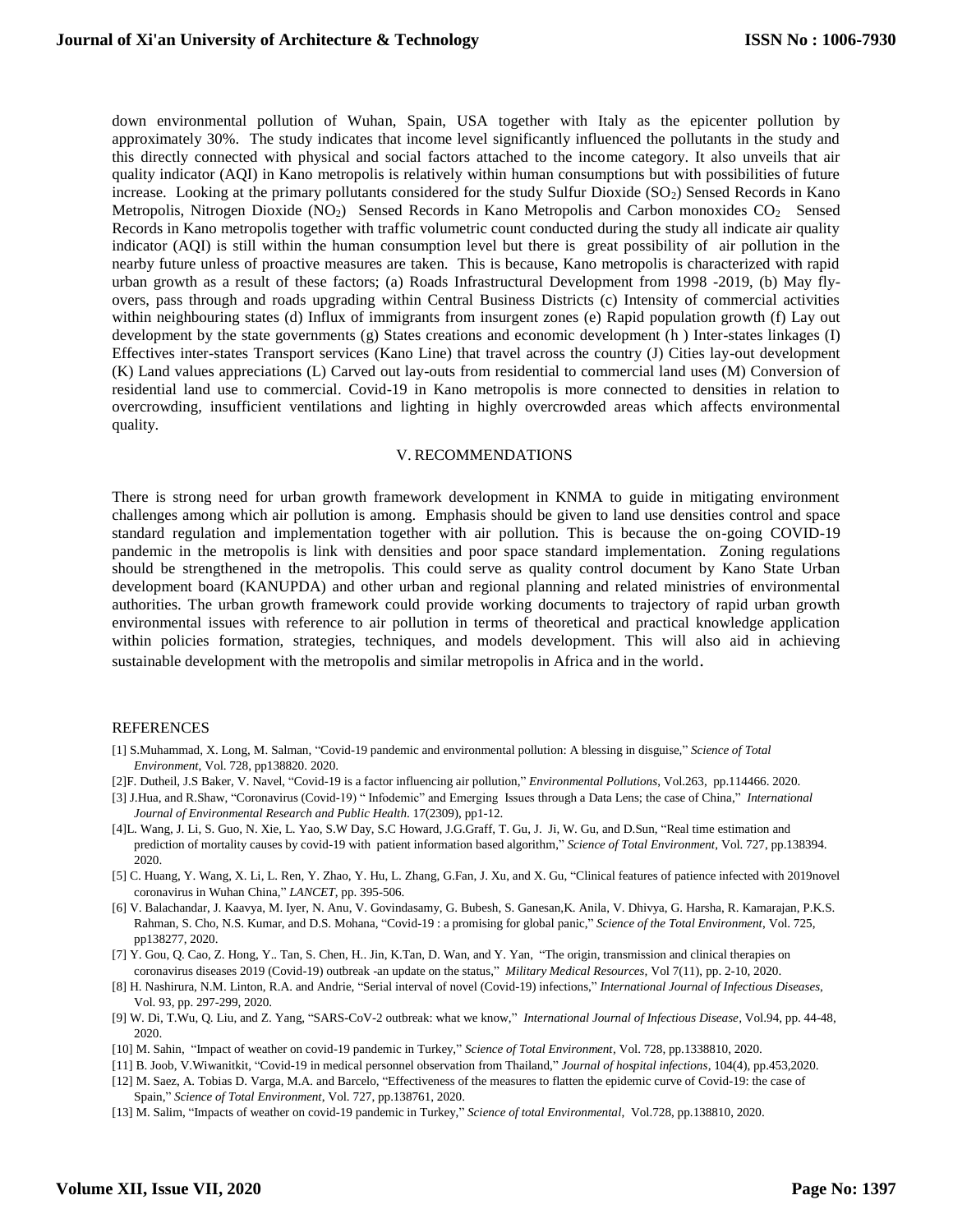- [14] R.M.Anderson, H. Heasterbeek , D. Klinkenberg, and T.D.Hollingworth, "How will a country -based mitigation measures influences the courses of the covid-19 epidemics," *LANCET*, Vol. 395, pp. 931-934. 2020.
- [15] P. Dou, S. Zhang, C. Wang, L. Cai, Z. Liu, Q. Xu, X. Li, Y. Meng, Y. Rong, S. Li, C. Hu, K. and Xu, K. " Serial CT features in discharge COVID-19 patient with positive RT-PCR re-test," *European Journal of Radiology*, Vol.127, pp.109010, 2020.
- [16] N. Rowan, G.L. John, " Challenges and solutions for addressing critical shortages of supply chain for personnel and protective equipment (PPE) arising from coronavirus disease (COVID-19) pandemic -case study from Republic of Ireland," *Science of Total Environment*, Vol. 725, pp.138532, 2020.
- [17] B. Juliet, E. Delia, G. Johan, L.H. David, I. Chikwe, K. Gary, et al. " Covid-19: towards controlling of a pandemic," *LANCET*, Vol 395(10229), 1015-1018.2020.
- [18] R.J Isa'ifan, " The dramatic impacts of coronavirus outbreak on air quality: has it saved as much as it killed so far.?," *Global journal of Environmental Science Management*, Vol. 6(3), pp. 275-288, 2020.
- [19] C. Kenyon, "The serostatus approach to fight COVID-19," *International Journal of Infectious Diseases,* Vol. 94, pp. 53-54, 2020.
- [20] X. Wen, C. Ling, Y. Li, " Several potential risks of novel coronavirus (Covid-19) pneumonia outbreak in hospital," *American Journal of Infectious Diseases*, In Press. Accessed on 10/05/2020.
- [21] C. Ohia, A.S Bakarey, T Ahmad, " Covid-19 and Nigeria: putting the realities in context," *International Journal Infectious Disease*, In Press. Accessed on 10/05/2020.

[22] M.S. Asheshwor, B.S Utta, S. Roshan, B. Suray, "Lockdown caused by covid-19 pandemic reduces air pollution in cities worldwide" Research on Review. Accessed on 11/05/2020

- [23] S. Suleman, D. Waheed, S. Salar, K. and Aisha, " COVID-19 challenges to Pakistan: is GIS analysis useful to draw solutions.?" *Science of Total Environment*, Vol.730, pp.139089, 2020.
- [24] P.Y. Ali, Y. Masago, Y. Hijioka, "COVID-19 and surface water quality: improved lake water quality during the lockdown," *Science of Total Environment*, Vol.731, pp.130912, 2020.
- [25] D. Ibrarra, " Lockdown, one, two, none, or smart. Modeling containing Covid-19 infection. A conceptual model," *Science of Total environment*, Vol.730, pp.138919, 2020.
- [26] B.F. Muhammad, B.Ma., Bilal, B. Komal, A.B. Muhammad, D. Tan, and M. Bashir, "Correlation between climate indicators and Covid-19
- pandemic in New York, USA," *Science of Total Environment*, Vol. 728, pp. 138835, 2020.
- [27] Y. Ma, Y. Zhao, J. Liu, W. Bo, S. Fu, J. Yan, J. Niu, Z. Ji, and B. Luo, "Effects of temperature variations and humidity on the death of covid-19 in Wuhan, China," *Science of Total Environment*, Vol.724, pp.138, 226, 2020.
- [28] A. Tobias, C. Garnenero, C. Rache, M. Jordi, M. Via, C. Maria, A. Andres, and Q. Xavier, "Changes in air quality during the lockdown in Barcelona (Spain) one month into SARS-CoV-2 epidemic," *Science of Total Environment*, Vol.726, pp.138540, 2020.
- [29] Qi, H. Xiao, S. Shi, R., Ward, M., P. Chen, Y. Tu, W. Su, Q. Wang, W. Wang, X. and Zhang, Z. 2020. Covid-19 transmission in Mainland China is associated with temperature and humidity: a time -series analysis. Science of Total Environment. 728, 138778.
- [30] T. Ramadhan, G. Joko, S.E. Devi, L.A. I. Ahmad, L. Hariati, B. Hartati, and A. Pitrah, " Correlation between weather and covid-19 pandemic in Jakarta, Indonesia," *Science of Total Environment,* Vol. 725, pp.138436, 2020.
- [31] D. Contini, C. Francesca, " Does air pollution influence covid-19 outbreak," *Atmosphere (MDPI)*, Vol. 11(377), pp. 1-5, 2020.
- [32] Q. Wang, and M. Su, " A preliminary assessment of the impact of the covid-19 on environment in China,' *Science of Total Environment*, Vol.728, pp.138915, 2020.
- [33] D. Jose, R. Jaaquim, " Effects of pollutions on transmission and severity of respiratory viral infections," *Environmental Research*, Vol. 187, pp.109650, 2020.
- [34] K. Aiymgul, B. Nassiba, P.I Olga, B. Bauyrzhna, K. Bulat, P. Pavel, andK. Ferhat, " Assessing air quality changes in large cities during COVID-19 lockdown: the impacts of traffic -free urban conditions in Almaty Kazakhastan," *Science of Total Environment*, Vol. 730. Pp. 139179, 2020.
- [35] A. Z. Manuel, A.R.Maria, and S. Lius, " Indirect effects of covid-19 on the environment," *Science of Total Environment*, Vol.728, pp.138813, 2020.
- [36]H. Xu, C. Yan, Q. Fu, X. Kai, Y. Yu, D. Han, W. Wang, and I.Cheng, "Possible environmental effects on the spread of covid-19 in China," *Science of the Total Environment*.
- Vol. 731, pp. 139211, 2020.
- [37] M. Ahmadi, A.Sharifi, D. Shadi, J.G.Saedi, G.Negar, " Investigation of effective climatology parameters on COVID-19 outbreaks in Iran," *Science of Total Environment*, Vol729, pp.138705, 2020.
- [38] L. Y. K. Nakada, and R.C Urban , " COVID-19 pandemic: Impacts on the air quality during the partial lockdown in Sao Paulo State, Brazil," *Science of Total Environment*, Vol.730, pp.139087, 2020.
- [39] A. Tomar, N. Gupta, " Prediction of the spread of covid-19 in India and effectiveness measures," *Science of the Total Environment*, Vol 728, pp. 138769, 2020.
- [40] F. Antonio, M. Claire, N.M. D. Kostantinos, S. Giovanis, " Regional air pollution persistence links to COVID-19 infection zoning," Journal of Infections. In Press. Accessed on 09/05/2020.
- [41] C.M. Bariker, G.S Gowada, C.N.Kumar, M. Narayana, and S.B. Math, " Response to: rethinking online mental health services in China during the covid-19 epidemic," *Asian Journal of Psychiatry*
- [42] N. Said, " Coronavirus Covid-19: available free literature provided by various companies, journals and organization around the world," *Journal of Ongoing Chemical Research*, Vol. pp. 5(1), 7-13
- [43] A. M. C. Fabio,. and F.B. Luiz, " Can we predict the occurrence of covid-19 cases? Consideration using a sample model of growth," *Science of Total Environment*, Vol. 728, pp. 138834, 2020.
- [44] F. Sasan, S. Niazi, K. Sadeghi, K. Naddafi, Y. Jila, S. Monsour, Z. S. J. Nazami, S. Khosro, N. Ramin, Y. Masud, M. Fateme, M. Adel, S.H. Mohammad, and M. Talat,M.2020. **"**A field indoor air measurement of SARS-CoV-2 in the patient rooms of the largest hospital in Iran," *Science of Total Environment,* Vol. 725, pp.138401, 2020.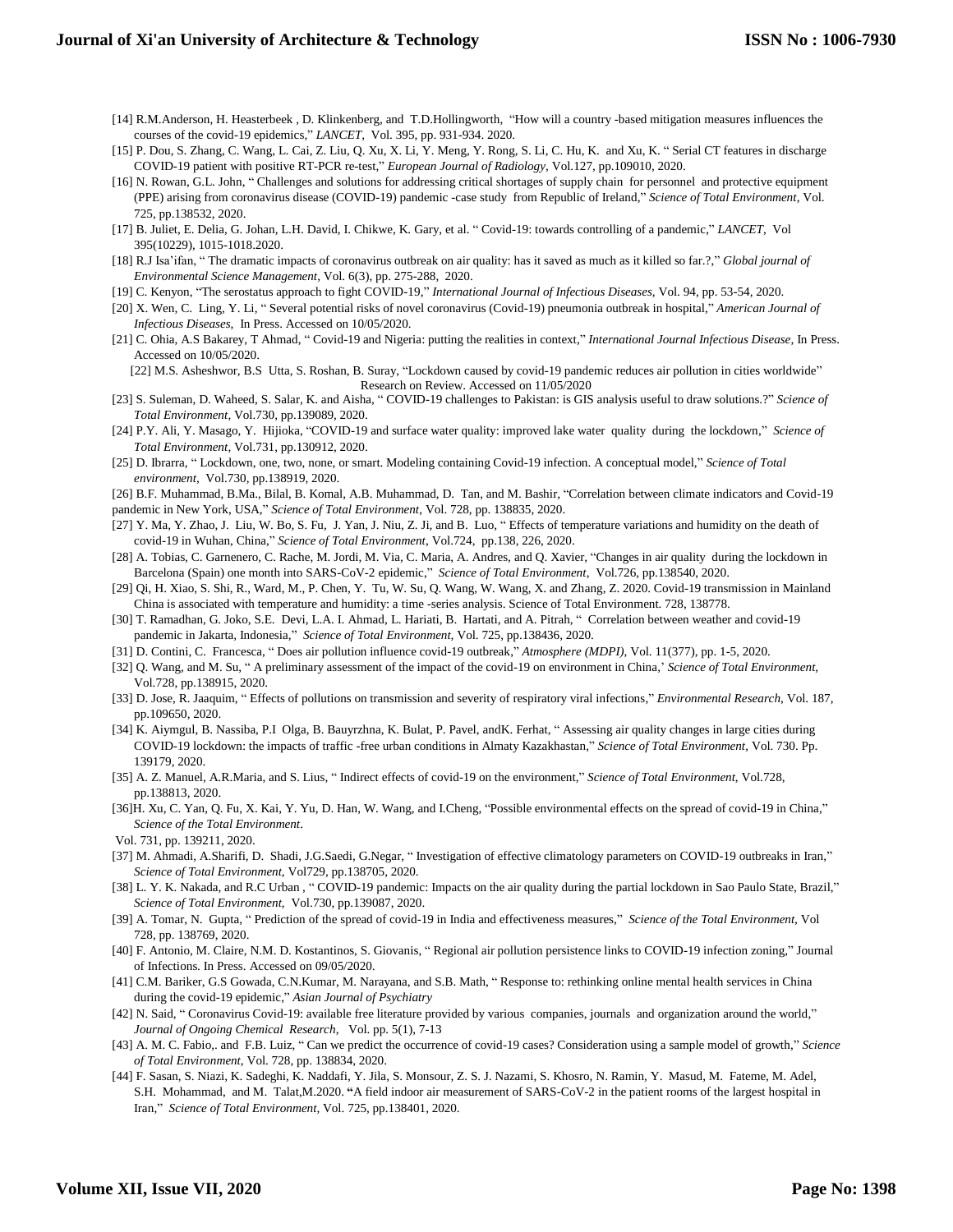- [45] k. C. See, S. M. Liew, C.E.N . David, E.L. Chew, E.M. Khoo, C.H. Sam, D. Sheena, F. Zahila, S.Y. Chin, .P.Y Lee, Z. Tan, F. Najwa, S. Sabrina, W.W. Them, T. Saipriya, Z. Mohammad, W. K. Cheah, P.P.P.Goh, and H. Ibrahim. " Covid-19: Four paediatric cases in Malaysia*," International Journal of Infectious Diseases*, Vol. 94(2020), pp. 125-127, 2020.
- [46] I. Hashimoto, M. Santo, J. Sato, K. Goda, M. Naohiro, K. Nasaru, N., Ryozo, and H. Shiji, *International Journal of Infectious Disease*, Vol. 91, pp.1-8, 2020.
- [47] E. Shin, A. Tariq, W. Choi, Y. Lee, G. Chowel, " Transmission Potential and Severity of covid-19 in South Korea," *International Journal of Infectious Disease*, Vol. 93, pp. 339-344, 2020.
- [48] J. Yuan, M. Li, L.V. . Gang, and Z.K Lu, " Monitoring transmissibility and mortality of covid-19 in Europe," *International Journal of Infectious Disease*, Vol. 95, pp. 311-315, 2020
- [49] M. Ujiie, S. Tsukuki, N . and Ohmagari, " Effects of temperature on the infectivity of covid-19," *International Journal of Infectious Disease,* Vol. 95*,* pp. 301-303, 2020.
- [50] A.A. Martin, " Coronavirus diseases 2019(COVID-19) in Kenya: Preparedness, responses, and transmissibility," *Journal of Microbiology Immunology and Infections*, In Press. Accessed on 11/05/2020.
- [51] S. Mehtar, W. Preiser, B. Aboulaye, M.T. Jean, -Jacques, K. Oscar, S. Moussa, Z. Alimuddin, and B. A. Jean, " Limiting the spread of covid-19 in Africa: one size mitigation strategies do not fit all countries," *Lancet Glob Health*, 2020 Apr 28.
- [52]A. A. Ibrahim,T.O . Abayomi, O.A. Olarewaju, O.O. Wahab, " Modelling spatial variation of coronavirus disease (COVID-19) in Africa," *Science of Total Environment*, Vol.729. pp.138998, 2020.
- [53] C. Dougthon, " The International imperative to rapidly and inexpensive monitor community-wide COVID-19 infection status and trends," *Science of Total Environment*, Vol.726, pp. 138149, 2020.
- [54] Z. Wang, W, Ma, Z. Xin, G. Wu, R. Zhang, " Household transmission of SARS-CoV-2. Journal of Infections," In Press Accessed on 05/05/2020.
- [55] M. Kabir, M. Sohail, K. Aisha,. and H. Ahmed, " Covid-19 pandemic and economic cost: impact on forcibly displaced people," *Journal of Travel Medicine and Infectious Diseases*, In Press. Accessed on 09/05/2020.
- [56] S. Saadat, D. Rautani, and C.M. Hassian, "Environmental perspectives of covid-19," *Science of Total Environment.* Vol.728, pp.138870, 2020.
- [57] C.C. Anne, P.G. Hui, and D. Koh, " Treatment of Covid-19: old tricks for new challenges," *Critical Care*, Vol.24(91), pp.1-2, 2020.
- [58] S. Zhao, Q. Lin, J, Ran, S.M. Salihu, Y. Guangpu, W. Wang, L. Yijun, D. Gao, Y. Lin, D. He, and M.H. Wang, " Preliminary estimations of the basic reproduction number of novel coronavirus (Covid-19) in China, from 2019 to 2020: a data driven analysis in the early phase of outbreak," *International Journal of Infectious Disease*, Vol. 92, pp. 214-217, 2020.
- [59] N. Kapata, I. Chikwe, Francine, T. Raji, P.C. Kapata, M. Peter, M. Vivtor, B, Mathew. Y John,C. Victor, M. Soyika, A. Danny, E. Linzy, B.A. Lia, J.T. Margaret, M. Leonard, M. Alex, H.Najmul, and Z. Alimuddin,Z. " Is Africa prepared for tackling the covid-19(SARS-Cov-2) epidemic. lesson from past outbreak, ongoing Pan-Africa public health effort and implication for the future," *International Journal of Infectious Diseases*, Vol. 93, pp. 233-236, 2020.
- [60] A.U.D.Mohammad, and K.T.B. Leala, "An update on the 2019-NCoV outbreak," In Press. Accessed on 10<sup>th</sup> May2020.
- [61] G. Philiphine, A.A.. Jasffar, T.H. Van, " Covid-19: will the 2020 Hajj pilgrimage and Tokyo Olympic games be cancelled," *Travel Medicine and Infectious Disease*, Vol. 34, pp. 101622, 2020.
- [62] C. Indranit, M. Prasenjit, " Covid-19 outbreak: Migration, effects on society, global environment, and preventions," *Science of Total Environment*, Vol. 728, pp. 138883, 2020.
- [63] N. Maria, A. Zaid, S. Catrin, K. Ahmed, J. Ahmed, I. Christo, A, Mahha, A. Riaz, " The socio-economic implications of coronavirus and covid-19 pandemic; a review," *International Journal of Surgery.*Vol. 04(18), pp. 1-31, 2020.
- [64] L. Rampal, L.B Seng, " Coronavirus disease (COVID-19) pandemic," *Medical Journal of Malaysia*," Vol. 75(2), pp. 95-97, 2020.
- [65] S. Minhas, " Could India be the origin of the next COVID-19 like epidemic," *Science of Total Environment*, Vol. 728, pp.138918, 2020.
- [66] H. Ren, Z. Lu, Z. An, L. Song, L. Yilan, W. Lu, and C. Cui, " Early for casting of potential risk zones of COVID-19 in China mega cities," *Science of Total Environment*, Vol. 10(729), pp. 138995
- [67]A.C Targino, M.D. Gibson, P. Krecl, M.V.C Rodriquez, and M.M Santos, " Hotspots of black carbon and PM2.5 in urban area and relationship to traffic characteristics," *Environmental Pollution*. Vol. 218, pp. 475-486, 2016.
- [68] A.C. Targino, P. Krecl, J.E.D.. Filho, J. Segura, and M.D. Gibson, " Spatial variability of on bicycle black carbon concentration in mega city of Sao Paulo: a pilot study," *Environmental Pollution*. Vol. 242, pp. 539-543, 20218.
- [69] P. Krecl, A.C. Targino, G,Y.. Oukawa, R.P.J. Cassino, " Drop in Urban air pollution from COVID-19 pandemic: policy implication for the megacity of Sao Paulo," *Environmental Pollution,* Vol. 265, pp.114883, 2020.
- [70] A.C Targino, Y.A. Krecl, G.Y.. Cipoli D.A. Ouwaka, and Monroy, " Bus commuter exposure and impact of switching from diesel to biodiesel for routes of complex urban geometry," *Environmental Pollution*, Vol. 263, pp. 114601, 2020.
- [71] R.O. Meire, A.C. . Targino, and J.P.M Torres, " Bulk atmospheric deposition of persistence toxic substance (PTS) along environmental gradients in Brazil," *Environmental Science and Pollution Research*, 20(4), 2046-2053, 2013
- [72] W. Ren, H. Tian, G. Chen, Lium , C. Zhang, A. Chappelka, and S. Pan, " Influence of ozone pollution and climate variability on grassland ecosystem productivity across China," *Environmental Pollution,* 149(3), 327-335, 2007
- [73] A.H. Chappelka, B.I and Chovone " Two methods to determine plants responses to pollutants mixture," *Environmental Pollution*, Vol. 61(1), pp. 31-45, 1989.
- [74] C. Zhang ,H. Tian, C. Chen, A. Chappelka, X. Xu, W. Rew,D. Hui,M. Liu,C, Lu," Impacts of Urbanization on carbon balance in terrestrial ecosystem of southern United States" *Environmental Pollution*, Vol.164, pp. 89-10, 2012.
- [75] H.S. Heufield, and A.H Chappelka, " Air pollution and vegetation effects research in national park and natural areas : implication for science , policy and management," *Environmental Pollution,* Vol.149(3), pp.124-132, 2007.
- [76] C. Zhang, H. Tian, S, Pan, G. Lockbay, A. Chappelka, " Multi-factor control on terrestrial carbon dynamics in urbanized areas," *Biogeosciences Discussion,* Vol. 10(11), pp.17597-17631, 2014.